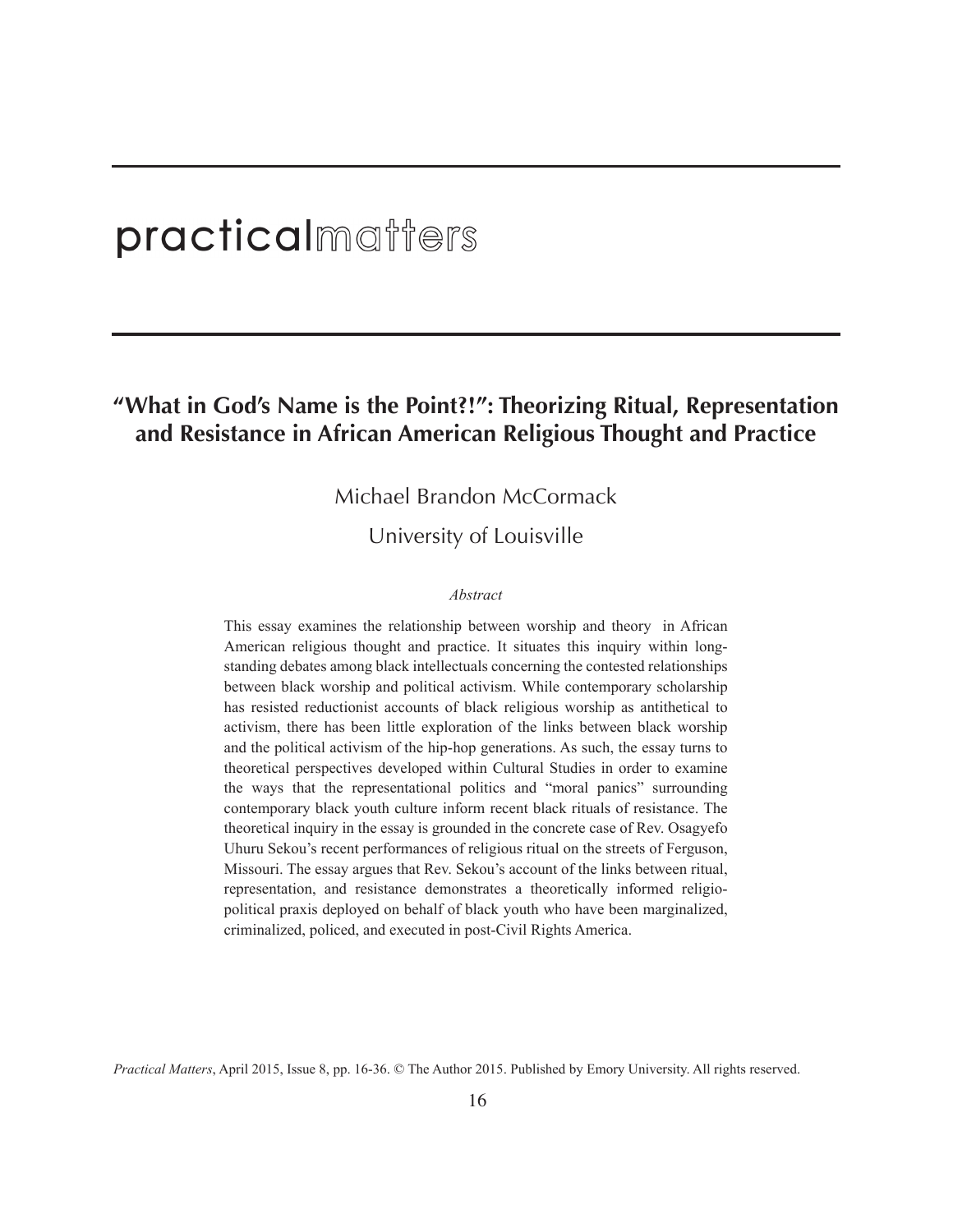*"Worship in the Black Church is an activist and participatory event. The people are beckoned toward their highest good and toward service in the interest of justice. The old folks used to call this praying with one eye open. To pray without an understanding of the relationship of prayer to justice would have been unusual under the circumstances… [Yet, the] connection between activism and worship is not always obvious."* - Barbara Holmes, "Worship in the African American Tradition"1

*"On Moral Monday as a part of Ferguson October, a group of faith leaders were arrested as we prayed and called on the police to repent for being part of an evil system of policing. As an act of resistance we created a memorial for the Mike Browns of America. Rev. Charles Burton, a local pastor and activist, laid down on the soaked ground. His body was traced with chalk and candles lit. Pastors and Rabbis read the unarmed names of those killed by the police. Clergy positioned themselves along the police line to take confession. We, then, advanced towards the entrance of the police station. Police placed batons against a few of our throats, swung wildly at others, but we prayed, raised our voices in song and worship. We moved again to enter the police station to [sic] and many were thrown to the ground and arrested. Seventeen of us were charged with assault against a law enforcement officer, along with the blanket charge of disturbance of the peace (ironically, given the ever-present chant off 'No justice, no peace')."*  -Rev. Osagyefo Uhuru Sekou, "The Gospel is not a Neutral Term: An Interview with Rev. Sekou"2

*"Against the urgency of people dying in the streets, what in God's name is the point of cultural studies?...At that point, I think anybody who is into cultural studies seriously as an intellectual practice, must feel, on their pulse, its ephemerality, its insubstantiality, how little it registers, how little we've been able to change anything or get anybody to do anything. If you don't feel that as one tension in the work that you are doing, theory has let you off the hook. On the other hand, in the end, I don't agree with the way this dilemma is often posed for us, for it is indeed a more complex and displaced question than just people dying out there…[cultural studies] has to analyze certain things about the constitutive and political nature of representation itself, about its complexities, about the effects of language, about textuality as a site of life and death."* -Stuart Hall, "Cultural Studies and its Theoretical Legacies"3

Taken together, the lengthy—but provocative—quotations above serve as points of departure<br>for examining the contested relationships between worship and theory in black religious<br>thought and practice. In this essay, I am in for examining the contested relationships between worship and theory in black religious thought and practice. In this essay, I am interested in the role of theory in clarifying what moral philosopher and religionist Barbara Holmes has described as the profound and often obscured relationship between worship and activism within the black American experience. I develop this inquiry against the backdrop of a longstanding academic suspicion of the relationship between black worship and activism. Historically, such academic accounts have positioned these modes of action as diametrically opposed *except* during periods of radicalization such as the abolitionist and Civil rights movements. This essay attempts to disrupt such bifurcated accounts by examining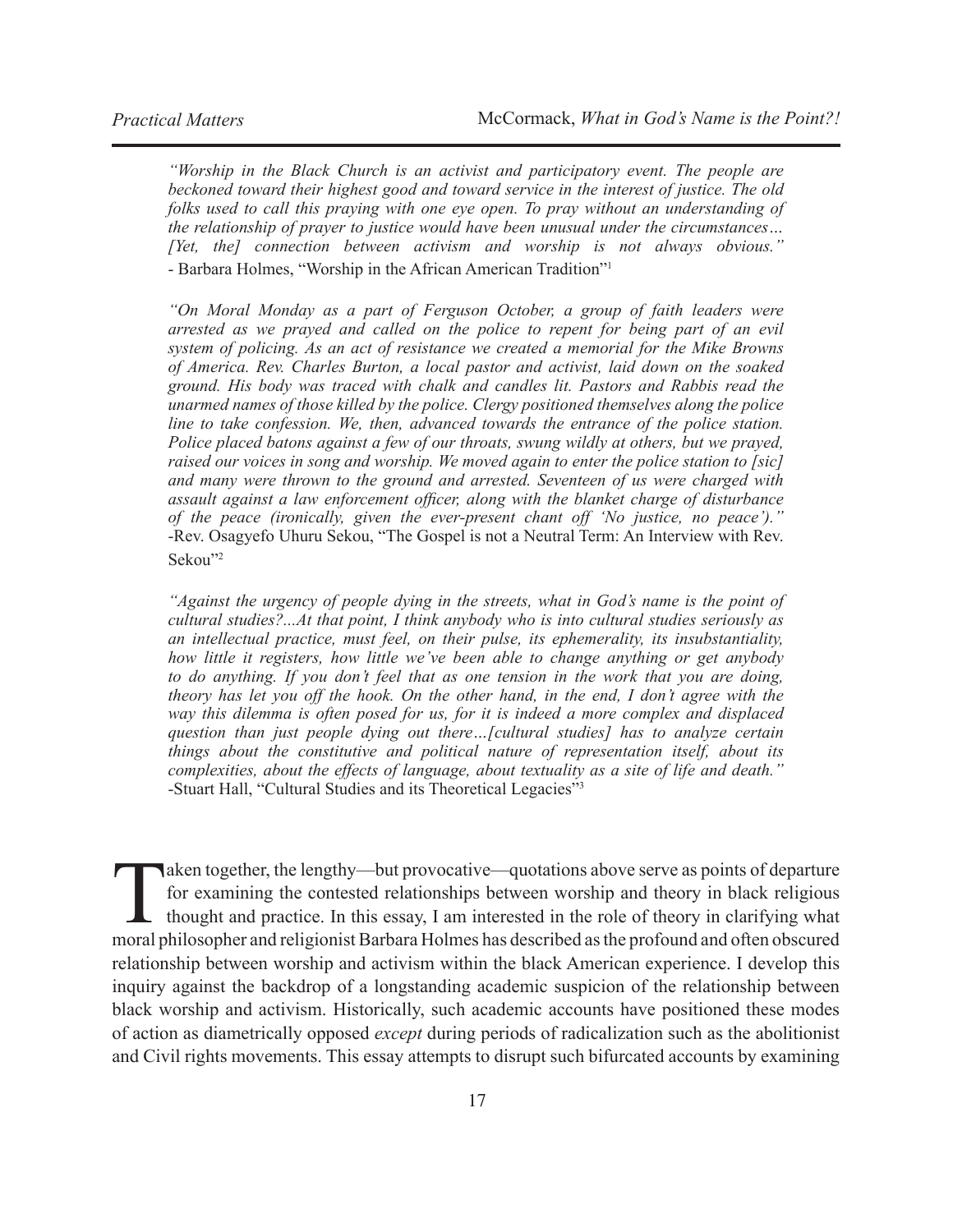how *contemporary* religious activists strategically perform ritual practices in public spaces as acts of *both* worship *and* resistance to injustice. Moreover, this work endeavors to clarify *how* contemporary black religious activists (clergy, as well as the everyday people who join them) use embodied ritual performances to actualize the "prophetic" *potential* of religion by linking such actions not only with the political and the practical, but also with popular culture as a strategic site of struggle.4

I am particularly concerned with the ways that oppositional religious practices are deployed in response to the representational politics and "moral panics" that surround working class and poor black youth who have come of age in the post-Civil Rights era. As political scientist Cathy Cohen has persuasively argued, such "moral panics" socially construct and culturally represent black youth as morally deviant and socially dangerous. Moreover, this often leads to the heightened surveillance, policing, incarceration and, most tragically, the death of black youth.<sup>5</sup> In this essay I am interested in the usefulness of Cultural Studies in theorizing modes of black ritual performance as simultaneously acts of worship and cultural resistance in response to what the late cultural theorist Stuart Hall rightly described as "the urgency of people dying in the streets."6

These theoretical inquiries are grounded in the concrete case of Rev. Osagyefo Uhuru Sekou's public performance of ritual practices—such as singing, corporate prayer, testimony, and lamentation—as a socio-political intervention in the criminalization and targeting of black youth in Ferguson, Missouri.7 I argue that Rev. Sekou's embodied ritual of resistance demonstrates a liberationist theological perspective on religious worship (as an act of bearing witness and demonstrating solidarity with the oppressed in public spaces of protest) that is linked to a practical and political concern for the "the urgency of people dying in the streets" (the shooting of Michael Brown and numerous cases of other unarmed black teenagers by an increasingly militarized police force). As a means of resistance, Sekou's public performance of religious ritual is also informed by a keen theoretical understanding of what Stuart Hall describes as "the constitutive and political nature of representation" (the ways that black youth are consistently represented within public discourse as morally "deviant" and socially "dangerous"). I contend that Sekou's self-reflexive practical theology and theoretically informed religio-political praxis demonstrates Hall's insistence on holding in tension a commitment to the "insights which theory can bring to political [and religious] practice" while at the same time acknowledging "the necessary modesty of theory."8

By taking up the theme of "worship, ritual and theory" in this manner, I seek to contribute to an ongoing discussion of how theoretical perspectives in Cultural Studies inform what religious philosophers Eddie Glaude and Cornel West describe as the necessity of "a more critical analysis of the discursive and ritualistic formations [of black religion] that question traditional scholarly categories and open up new sites for investigation."9 Moreover, I endeavor to analyze black religious practices in a manner that is neither reducible nor hostile to practical theological interpretations.<sup>10</sup> Rather, I attempt to heed calls for more critical and analytical approaches to theorizing black religious experience, thought, and performance while refusing to abandon theological interpretations as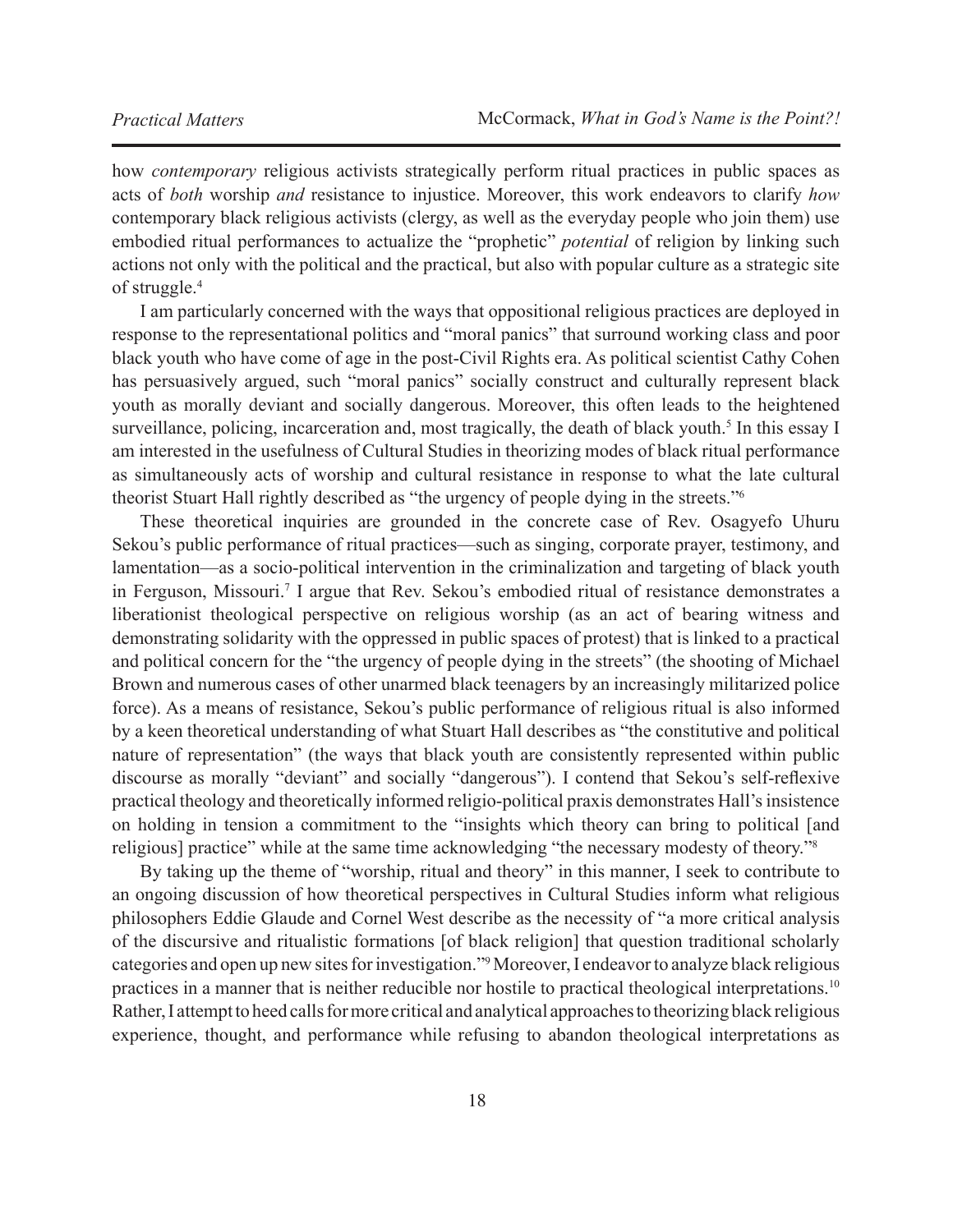crucial resources for making sense of the complexity of black religious discourse and practice. According to Victor Anderson, such an approach not only analyzes and critiques the "dark side" of religion, but also "[affirms] creative possibilities of the cultural fulfillment of Black people by seeing within African American religious experience possibilities for realizing our political, social and spiritual strivings."11

## *"Praying with One Eye Open": Beyond Reductionist Accounts of Black Religious Worship and Activism*

In the first of the quotations above, Barbara Holmes de-familiarizes a prevailing narrative within scholarship on African American religion regarding black worship practices. This narrative tends to fix performances of liturgical and ritual practices within the boundaries of ecclesial institutions and interpret them as *at best* diversions from social action if not in fact *antithetical* to struggles for justice. While Holmes interprets the black worship experience as profoundly linked to concrete struggles against injustice, she acknowledges the ways that the complexity of such links remains obfuscated within the public imagination. On the one hand, these links are often obscured by certain commonsense and/or theologically conservative interpretations of the "priestly" functions of black religious worship. On the other hand, academic critiques of the accomodationist functions of religious ritual often fail to fully acknowledge possibilities for "prophetic" resistance within ritual practices. In both cases, religious rituals are presumed merely to serve the interests of "institutional" religion, and thus the dominant social order. The former position tends to view worship as primarily a Christian practice oriented towards expressions of piety that acknowledge human dependence upon God as the source of being, redemption, and eschatological hope. This perspective views worship primarily as a religious ritual that is first and foremost a liturgical performance of the doctrines of the Church. In this view, there is no *necessary* link between religious worship and acts of political activism, social protest, and/or resistance to injustice.

Within African American traditions, however, the practices of Christian worship have been historically *signified* in far more complex ways. The contested meanings of worship in the black experience must be understood against the backdrop of centuries of religiously and politically sanctioned acts of terror—what sociologist Orlando Patterson has referred to as "rituals of blood"—that have historically been visited upon black bodies in the United States (and throughout the African Diaspora).12 In this sense, black worship can be viewed as an *inherent protest* against dehumanization because of its insistence on black dignity as "children of God." As the Rev. Osagyefo Uhuru Sekou has argued,

The creation of the black church was in protest against white evangelical Christianity, which justified black people's enslavement. Beginning with the Free African Society all the way through the founding of my beloved Church of God in Christ, every black church formation had to contend with, in some form or another, the racist society that dehumanized, demonized, and at times decapitated (literally and existentially) their beings.<sup>13</sup>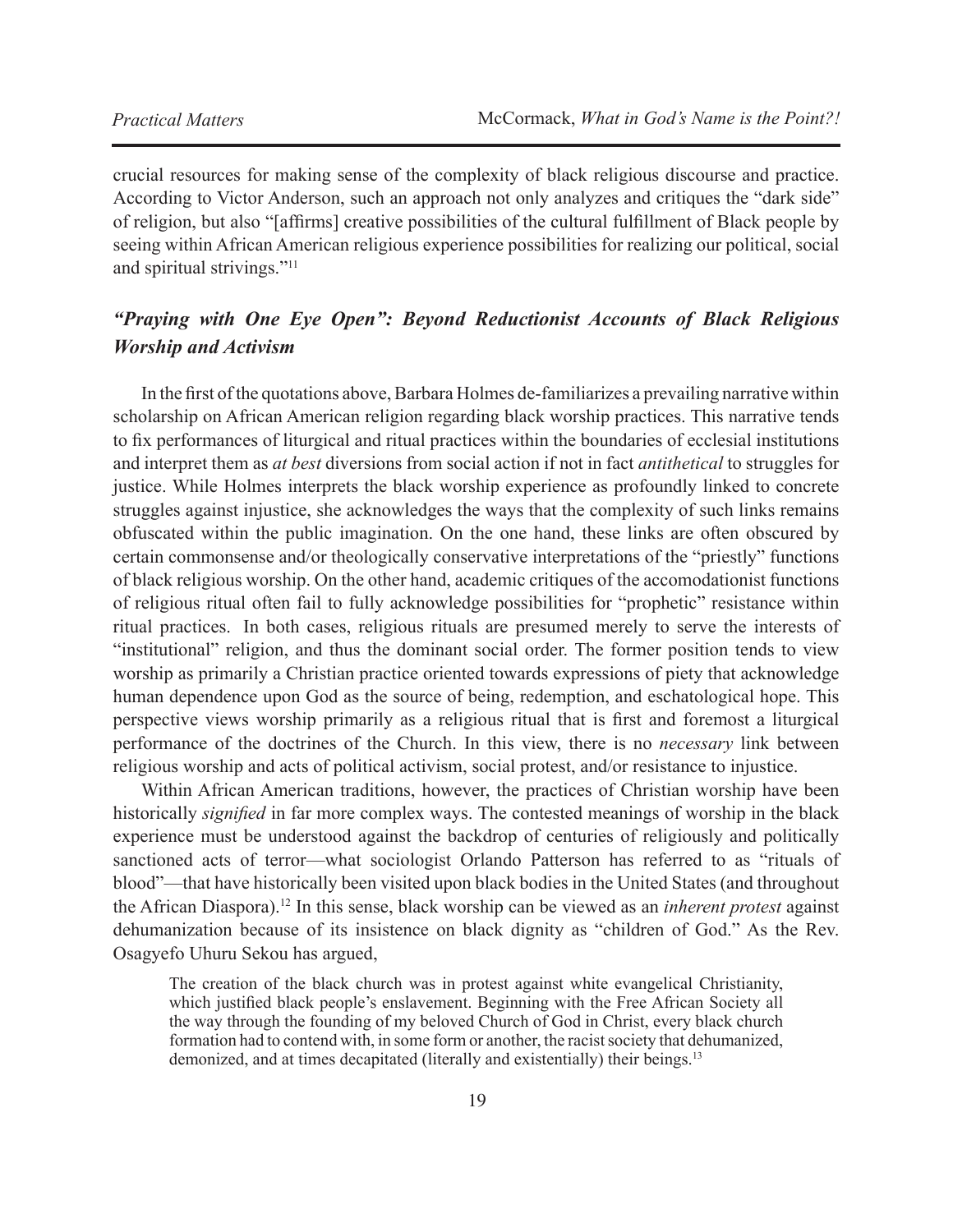For Sekou, the liturgical performances of his own youth were instrumental in fostering a sense of self-worth. He recalls, "In the singing, prayers, testimony, and other liturgical expressions of my youthful worshipping community, Jesus was hope in hopeless circumstances."14 Yet this hope was not an "otherworldly" longing for eschatological redemption, but rather a deep-seated hope for an "other" world that has inspired and sustained involvement in movements for social justice and radical democracy.

As historian Barbara Savage reminds us, there has long been a vigorous debate among black intellectuals on the relationship of socio-political action to ritual performance, especially the ecstatic modes of black worship which W.E.B. DuBois described as "the frenzy."15 Savage notes that especially among early black social scientists such as E. Franklin Frazier, scholarly accounts of black religion "...deny the possibility that religious belief and practice could be ecstatic in its expressiveness…and still produce political motivations for organized change; here, they followed scholarly notions about the incompatibility of charismatic forms of religion and activism."<sup>16</sup>

Such scholarly accounts, often rooted in Marxist and Freudian traditions, tend to represent a social-scientific and functionalist reduction of black religion to an "other-worldly" expression of compensation for socio-political and economic oppression.

Cultural anthropologist, Marla Frederick, has argued against the hegemony of such interpretations of black religion, which fail to take seriously the complexity of the relationship between political engagement and the lived religious experiences of African Americans.Her ethnographic work describes the interplay between worshipful expressions of "gratitude" for the sheer gift of life on the one hand and the sense of "righteous discontent" that leads black women to protest the material conditions and relations of power that impinge upon their everyday lives on the other. Frederick thus argues that functionalist reductions "[are] not only condescending but also [fail] to come to terms with the complexity of religious faith."17

Ironically, liberationist theological interpretations of black religious experience have at times been equally dismissive and reductive of certain worship practices in the Black Church tradition. Such interpretations create sharp dichotomies between the so-called "priestly" (read: conservative) and "prophetic" (read: critical) functions of black religion. In the most ideologically driven theological readings of black religion, "praise" and "protest" are framed as diametrically opposed responses to black suffering, with only the latter being representative of "authentic" black religion. Historian and critic Clarence Taylor goes so far as to argue that not only has religion been slighted by the social sciences, but that "[a]ccording to proponents of black theology, black churches and black ministers lost their revolutionary fervor by the dawn of the twentieth century and became advocates of accommodation."18

While Taylor's assessment of black theology seems overstated, he rightly points to a certain tendency among black theologians to eye the more expressive forms of black worship with suspicion, as a diversion from a more "prophetic" public witness. In an essay entitled, "Black Theology and Birmingham: Revisiting a Conversation on Culture," Jonathan Walton argues that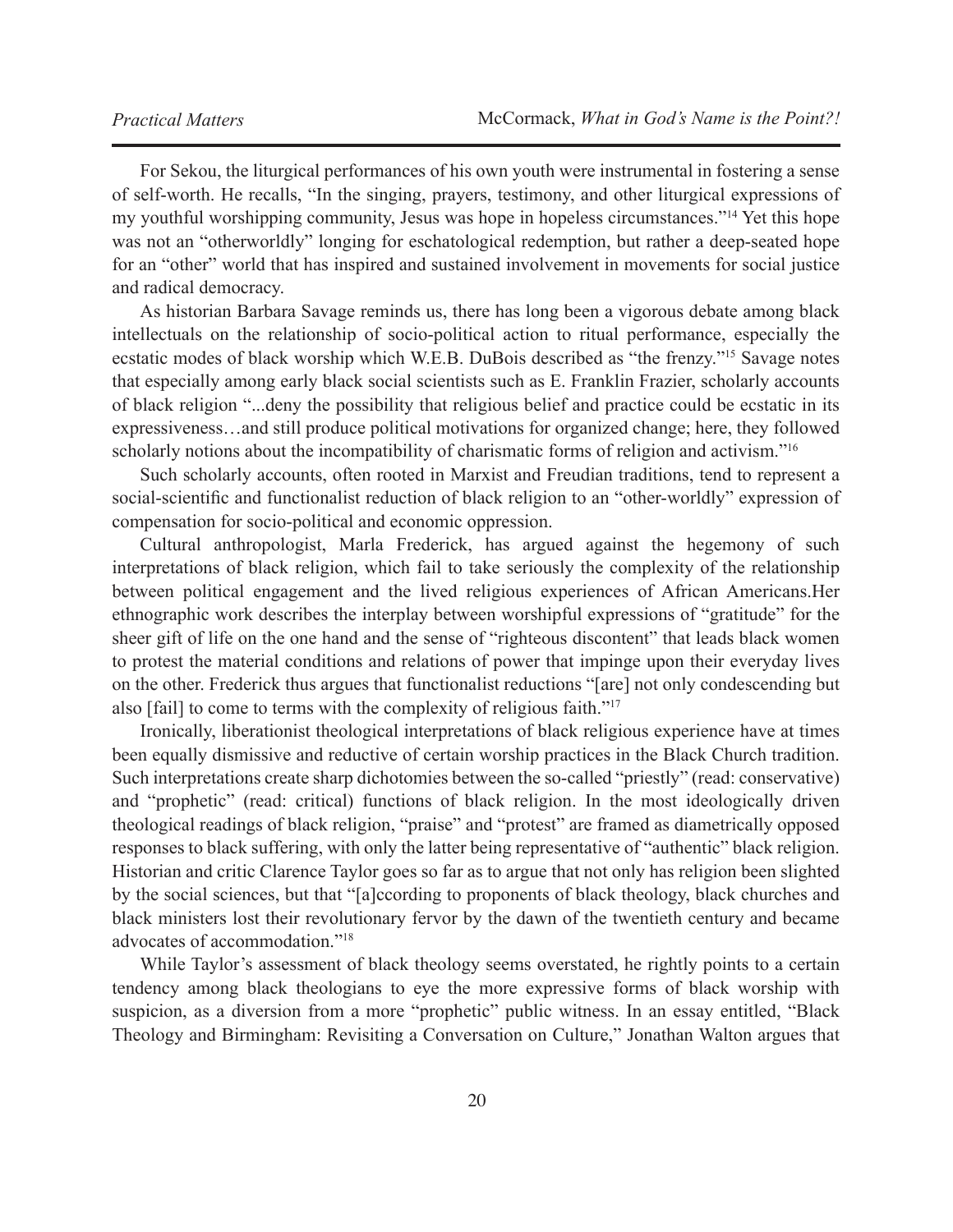black theologians, in their premature and uncritical dismissal of contemporary forms of worship, especially in black mega churches, risk reinscribing tired tropes of spiritual escapism over against social engagement.<sup>19</sup> In this sense, rigid conceptions of black religion that mirror what Frederick C. Harris has referred to as "opiate theories" and "inspiration theories" of religion within the social sciences, also characterize some theological interpretations of black religion—especially its ostensibly "other-worldly" worship traditions.<sup>20</sup>

Here we would be wise to heed R. Marie Griffith's and Barbara Savage's caution to avoid a "narrow dichotomous view that religious participation signifies either gullible capitulation to structures of oppression or an emancipatory overthrow of them."<sup>21</sup> In her work on black religion and politics, Savage argues that shortsighted views on the relationship between the expressive performance of black religion and mobilization for political action demonstrate "the inherent limitations of the tools of empiricism and intellectualism, especially in their encounter with religion."22 Rather, Savage points toward the necessity of engaging the "lived" experience of black religion with theoretical rigor and in ways that disclose "negotiations of power and identity in ordinary life, within ecclesial structures…and outside them in domestic life and in a wide variety of so-called public spheres."23 This approach to the study of black religion "[focuses] chiefly on people whose lives have been ruptured by social, political, and historical circumstances, and such work highlights multiple creative uses of religion in the midst as well as the aftermath of these dynamic changes."24

Barbara Holmes' work on the worshipping practices of black religion is closer to the approach that Savage and Griffith have called for. Victor Anderson describes Holmes' work as advancing beyond narrow functionalist accounts of the social sciences and the ideological limitations of certain theological accounts of black religion by embracing "a more rigorous engagement with Black Church Studies, Black Theology, and Womanist Theology *and critical methods circulating throughout Black Cultural Studies*" (emphasis added).<sup>25</sup> As such, Holmes challenges more limited perspectives that dichotomize the black worship experience and black political activism by attempting to connect what she describes as the much neglected "mystical aspect of the black church" and its "contemplative practices" with its "prophetic" and activist traditions. In this way, Holmes deconstructs a prevailing discourse about black church worship that has long been overdetermined by a pejorative reading of DuBois' description of "the frenzy," the most ecstatic expressions of black religion.<sup>26</sup>

For instance, in Holmes' work the "contemplative" is allowed to coexist and even become simultaneous with the ecstatic. Such ritual practices of contemplation, Holmes argues, have often been inextricably linked to mobilization for political action. Indeed she insists, "To pray without an understanding of the relationship of prayer to justice would have been unusual under the circumstances."27 Nevertheless, Holmes does not argue that black worship always or necessarily leads *directly* to political activism. Rather, she acknowledges the ways that conceptions of the black church as *mere* "refuge" from struggle more often than not produced practices of worship that were fundamentally disengaged from the more confrontational political engagement of the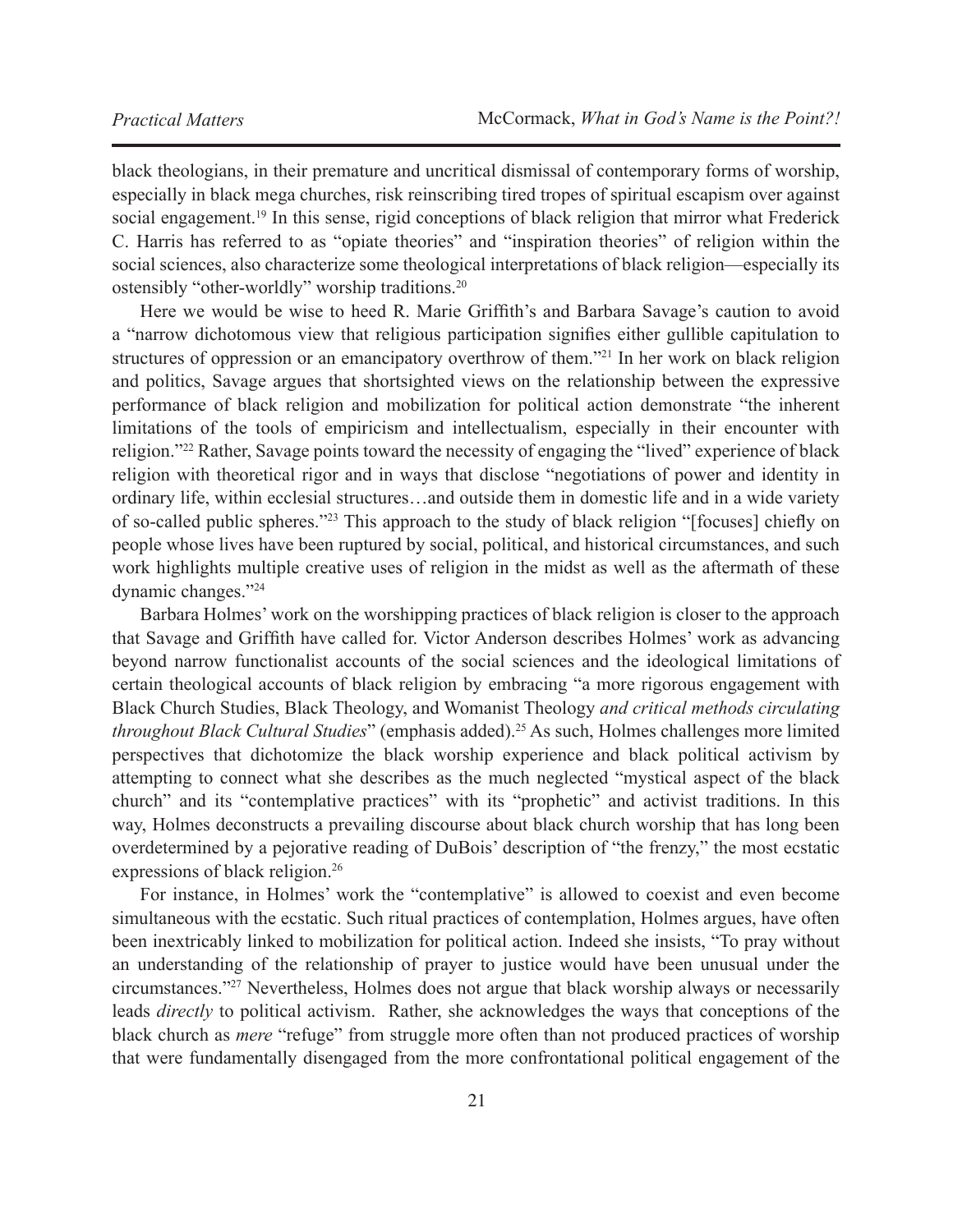Civil Rights movement and other periods of radical black activism. Nonetheless, Holmes leaves these competing tendencies in tension, claiming, "During the sprint toward equality, however, certain perspectives surfaced in ways that allowed the community to hold contradictory beliefs and ideas in dialectal tension without collapsing options into one category or another."<sup>28</sup> As such, Holmes invites a more theoretically nuanced account of the relationship between religious practice and socio-political activism.

In his work, *Something Within: Religion in African-American Political Activism*, political scientist, Frederick C. Harris also argues for a more nuanced account of black religious practices that resists the dichotomy of "opiate theories" versus "inspiration theories."29 Harris argues that while a number of scholars (especially within the social sciences) have critiqued the lack of direct involvement of *institutional* black churches in political activism, especially in the post-Civil Rights era, such scholars have failed to take seriously the influence of black religious *culture* as a factor in mobilizing political activism.<sup>30</sup> As Harris rightly argues, such scholarship "does not tell us much about how or why popular culture directly promotes political activism, nor does it speak to how culture works politically for dominated groups in democratic societies."31 Like Marla Frederick, Barbara Savage and Barbara Holmes, Harris seeks to move beyond narrow functionalist accounts of black religion that do not account for the complex ways that black religious leaders and everyday black folks deploy religious *culture* for the purposes of "the construction of meaning for action."32 As Holmes has argued, this limited perspective obscures the relationship between forms of black religious culture, such as ritual activity, to political activism. To the contrary, Harris posits, "Expressed through symbols and performed through rituals, religion among African Americans inspires action by (re)inventing meaning for targeted goals."<sup>33</sup>

Consistent with Harris' argument about the uses of black religious culture, Holmes gives attention to "practices that emerge out of the collective imagination of the worshipping community" while not necessarily limiting those practices to the official ritual performances of the institutional black church. By giving attention to how black religion transcends its institutional strictures, she points to the ways black religious *culture* becomes a resource for various forms of political activism. Holmes insists:

[t]he spiritual practices become public theology through acts of shared liturgical discernment. These acts of shared contemplation move individual mystical events from the personal and private toward the public and pragmatic. Accordingly, the inward journey transcends the private imagination to become an expanded communal testimony.<sup>34</sup>

This notion of using religious ritual as "an expanded communal testimony" is consistent with Harris' argument concerning black religious *culture* as a resource for activism that is not bound by the parameters of the institutional Black Church. As Rev. Sekou writes, "the signs, symbols and stories bequeathed to me in rural Arkansas resonated with powerful notions of justice for the poor, democracy for all, and god 's desire for human freedom. Folks who were just two-and-a-half generations from slavery and functionally illiterate taught me the profundity of democracy and religion."35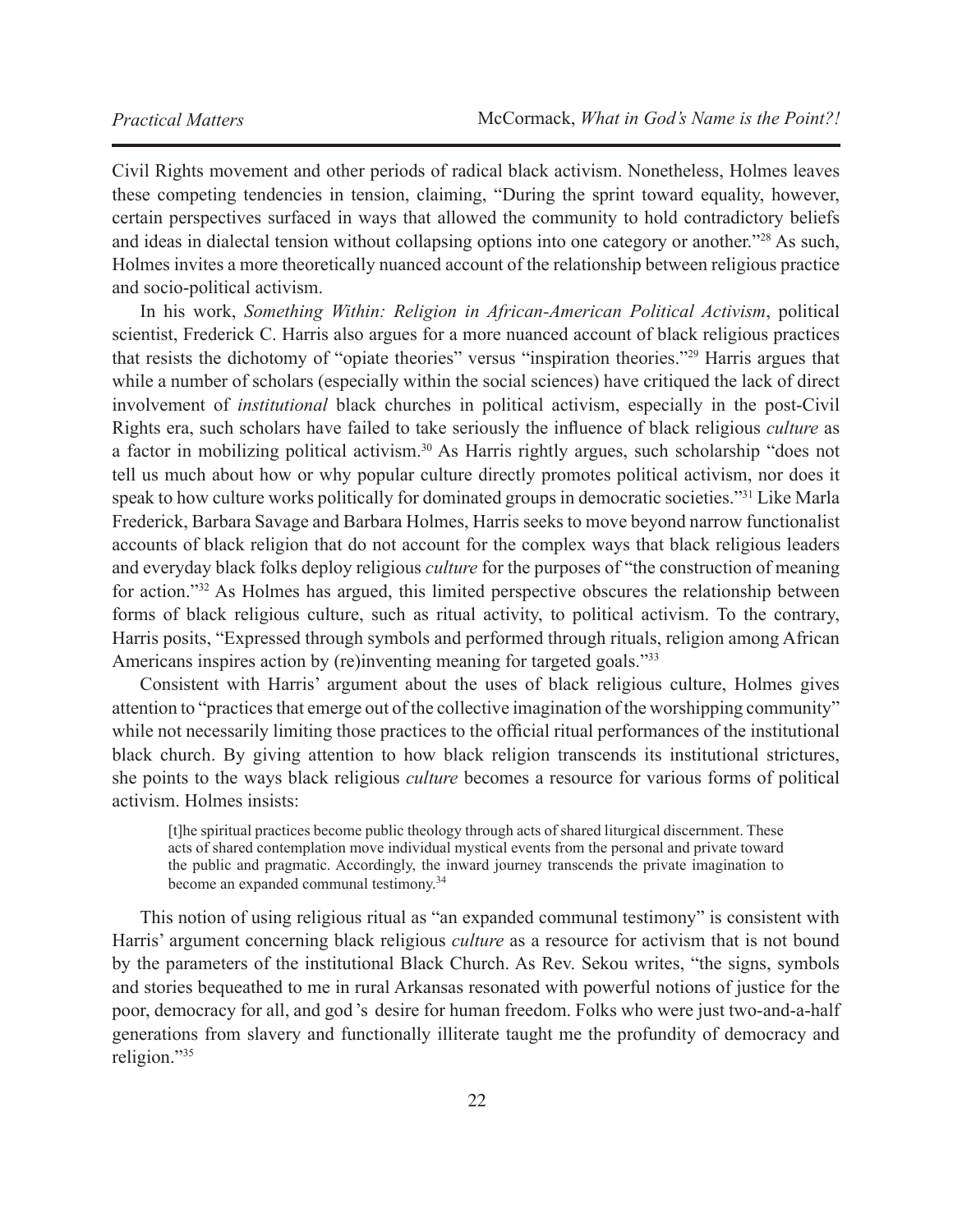## *Theoretical "Sites of Life and Death": Black Youth Culture, Moral Panic, and the Politics of Representation*

While it has been well documented within recent scholarship that religious rituals and rhetoric were used for political ends during the abolitionist and Civil Rights movements, much less attention has been devoted to the ways that contemporary religious activists deploy religious rituals and rhetoric to construct meaning for political mobilization on behalf of and with black youth of the hip-hop generation.<sup>36</sup> Though Harris discusses the use of religious culture in the post-civil rights era, he does not give attention to the fraught relationship between black *church culture* (including its rituals, rhetoric and other cultural productions) and black *youth culture* of the post-Civil Rights era. Yet, Barbara Holmes has persuasively argued:

Today increasing numbers of young people believe that the black church exists in a time warp, with slavery as its originating marker and civil rights as its culminating goal. Their history lessons have taught them that the black church is situated in a particular historical framework, but they also know that its traditions seldom include the concerns of a generation suckled on hip hop, "terror," and economic instability.<sup>37</sup>

Holmes' interpretation of the fraught relationship between black churches and black youth of the hip-hop generation(s) is true not only because black religious leaders have neglected the concerns of black youth, but also because they have often collaborated with voices in the mainstream to represent black youth as socially "deviant." Elsewhere I have argued that black preachers have often, wittingly or unwittingly, contributed to the "moral panic" surrounding black youth, thus providing religious legitimacy to increased surveillance, policing, and incarceration of black youth.38 My research, however, does not simply suggest that black preachers have used their sermons, ritual performances, and public theological discourses in ways that impede struggles for justice for black youth. To do so would be to mirror the reductionist accounts of the social sciences. Rather, as Griffith and Savage have argued in their call for an interdisciplinary and theoretically rigorous examination of "lived religion," my approach is neither "wholly celebratory" of black religious practices "nor entirely critical."39 Rather, I seek to describe and analyze the various ways that black religious leaders have used religious language, symbols, and ritual practices in ways that both contribute to and critique representational politics that construct black youth as "deviant," "dangerous," and even "demonic."

In order to do this work, I draw upon the theoretical discourses of Cultural Studies, particularly theories of "moral panic."40 As such, I want to briefly make what the late Stuart Hall has referred to as a "necessary detour through theory."<sup>41</sup> The usefulness of Cultural Studies for this style of theorizing black religion is rooted in its concern with examining various cultural practices, their relationships to power, and the ways that these power relations in turn shape those cultural practices. Furthermore, Cultural Studies allows greater interpretive possibilities for religious rituals because of its attentiveness to the various social and political contexts in which cultural practices manifest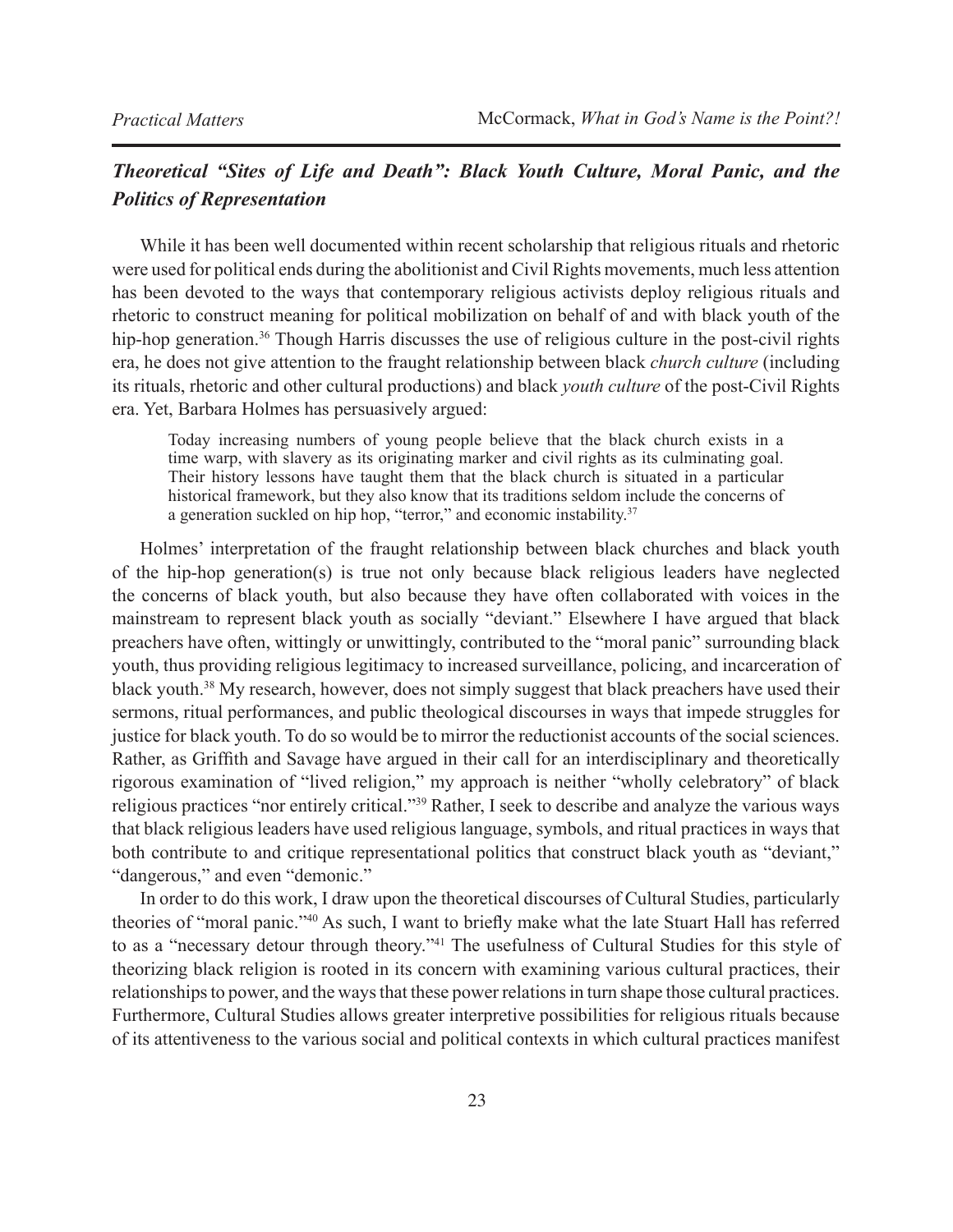themselves (especially when these rituals are deployed beyond the context of the institutional church). Moreover, the theoretical perspectives that inform Cultural Studies work not only to decode and critique the complex ways that symbolic systems construct forms of meaning, identity, and subjectivity that lead to cultural hegemony, but also (at their best) suggest cultural strategies for intervention.<sup>42</sup>

Along these lines, I argue that a Cultural Studies approach to the study of black religion promises to offer not only a more critical analysis of the uses of religious culture for black activism, but also how popular culture shapes and is shaped by contemporary black religious activists' sense of political agency. I am also concerned with questions of *why* and *how* religious activists turn to popular culture as a site of political struggle. As the late Stuart Hall argued in a seminal essay, "What we are talking about is the struggle over cultural hegemony, which is these days waged as much in popular culture as anywhere else."43 As such, I contend that Cultural Studies helps to illumine the ways religion contributes to and resists the cultural construction of dominant values and regimes of representation that "work to shape how people see, interpret, and act as socialized and political beings."44 Moreover, my research examines the ways that these cultural constructions lead to what sociologists and cultural theorists have referred to as the "moral panic" surrounding black youth.

In its most basic terms, "moral panic" can be described as the construction of certain groups within public discourse and representational practices in ways that demonize them as *the* source of moral decline within society. Theorists such as Kenneth Thompson argue that moral panics typically emerge during periods of significant social change and anxiety. During historical moments when moral values are being challenged, or transgressed, certain demographics (particularly youth and ethnic minorities) are deemed threats to the moral order of society. In his work on moral panics, Thompson argues that "no age group is more associated with risk in the public imagination than that of 'youth.'"45 As the object of moral panics, youth are particularly noteworthy as they may be perceived "as both at risk and a source of risk."46

The tension I pointed out above between youth as simultaneously "endangered and dangerous" is especially significant when discussing *black* youth. Moral panics surrounding the behavior and culture of black youths often lead to their *public policing* and increased incarceration of young blacks perceived as morally deviant. With reference to riots among black youth in Brixton during the 1970s and 1980s, Black British theologian Robert Beckford discusses the significance of work of the Birmingham Centre for Contemporary Cultural Studies (CCCS) in describing the ways that the cultural representation of black youth in public discourse rendered them vulnerable to the brutal repressive tactics of the British police. Beckford writes, "To justify high unemployment and cuts in welfare spending, a discourse was constructed that presented Black youth as a 'problem.' The role of the police was to enforce the new authoritarianism of the State. The prevalence of this discourse made it difficult for institutions to engage with the African Caribbean community without pathologizing them."<sup>47</sup>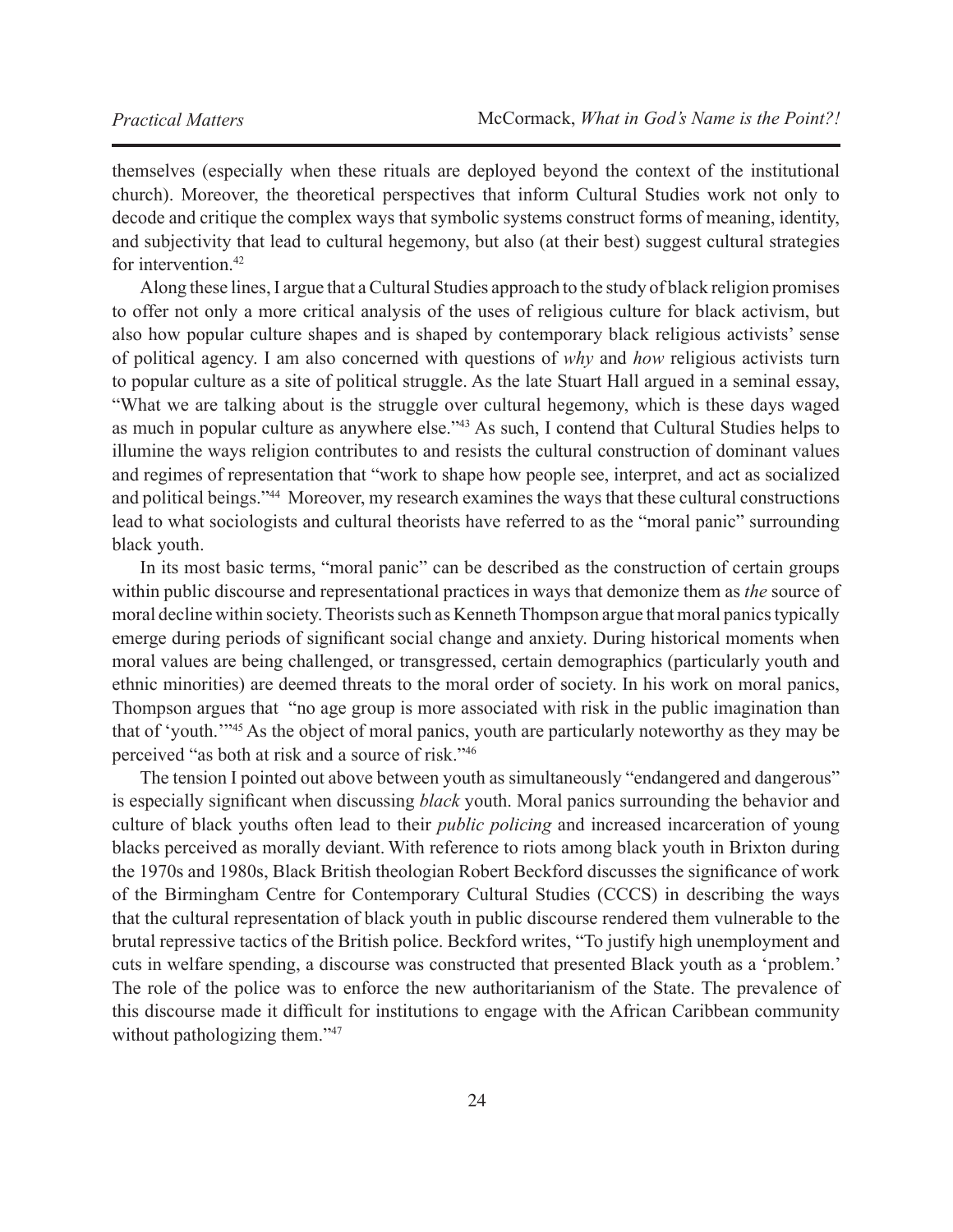#### *Practical Matters*

Within the U.S. context, S. Craig Watkins has argued that "black youth seemingly have been in the eye of a public storm against crime, drugs, and the alleged erosion of traditional values. As a result, new punitive technologies and legislation have been initiated in order to exercise greater control over black youth."48 Moreover, moral panics surrounding black youth culture in post-Civil Rights era America have not only led to greater policing and incarceration, but also the death of black youth considered to be "the problem."49 In what follows I briefly consider how theoretical perspectives on the moral panic surrounding black youth inform Rev. Osagyefo Sekou's ritual performance on the streets of Ferguson, Missouri.

## *"Standing in the Gap": Rev. Osagyefo Uhuru Sekou, "Deviant" Black Youth, and Rituals of Resistance*

The second and third quotations that began this essay signal the profound tension between religious rituals, academic theory, and urgent realities of life and death. Rev. Osagyefo Sekou's visceral account of his experiences and struggles on the streets of Ferguson, Missouri raises Stuart Hall's question, "Against the urgency of people dying in the streets, what in God's name is the point of cultural studies?"50 Below, I attempt to wrestle with this question by grounding it in the concrete accounts Rev. Sekou describes in his interview with Medium.com, in his subsequent commentary at the "Keep Ferguson Alive!" panel discussion streamed via Internet from Union Theological Seminary in New York, as well as in his earlier writings on religion, political activism, and black youth culture.

In his first book *Urban Souls* , Sekou describes the demonization and criminalization of black youth *in St. Louis* and the resulting police response. Furthermore, Sekou describes his own experiences of harassment by the St. Louis police as a black youth, beginning in the late 1980s.<sup>51</sup> These experiences led Rev. Sekou to write, "Whenever African Americans are automatically classified as criminals, lives are in danger for there are some law enforcement officers that are ready and willing to assume their role as state vigilantes."52 Sekou's commentary demonstrates a keen awareness of Hall's theoretical argument concerning, "the constitutive and political nature of representation itself."53 The politics of representation have always had dire consequences for black Americans. This is especially the case when the culture of the black urban poor, especially black youth culture, is represented as thoroughly pathological or "deviant" and thus poor black youth are deemed not only responsible for their plight, but also deserving of the most severe forms of punishment.<sup>54</sup>

Along these lines, the cultural representation of black youth is a theoretical concern with "life and death" implications. In an essay entitled "Marooned in America: Black Urban Youth Culture and Social Pathology," cultural theorist Tommy Lott argues that "Black urban males have been depicted in mass media as the number-one criminal threat to America."55 Lott drives home the point in a manner quite consistent with Sekou's observations, arguing, "The mass media's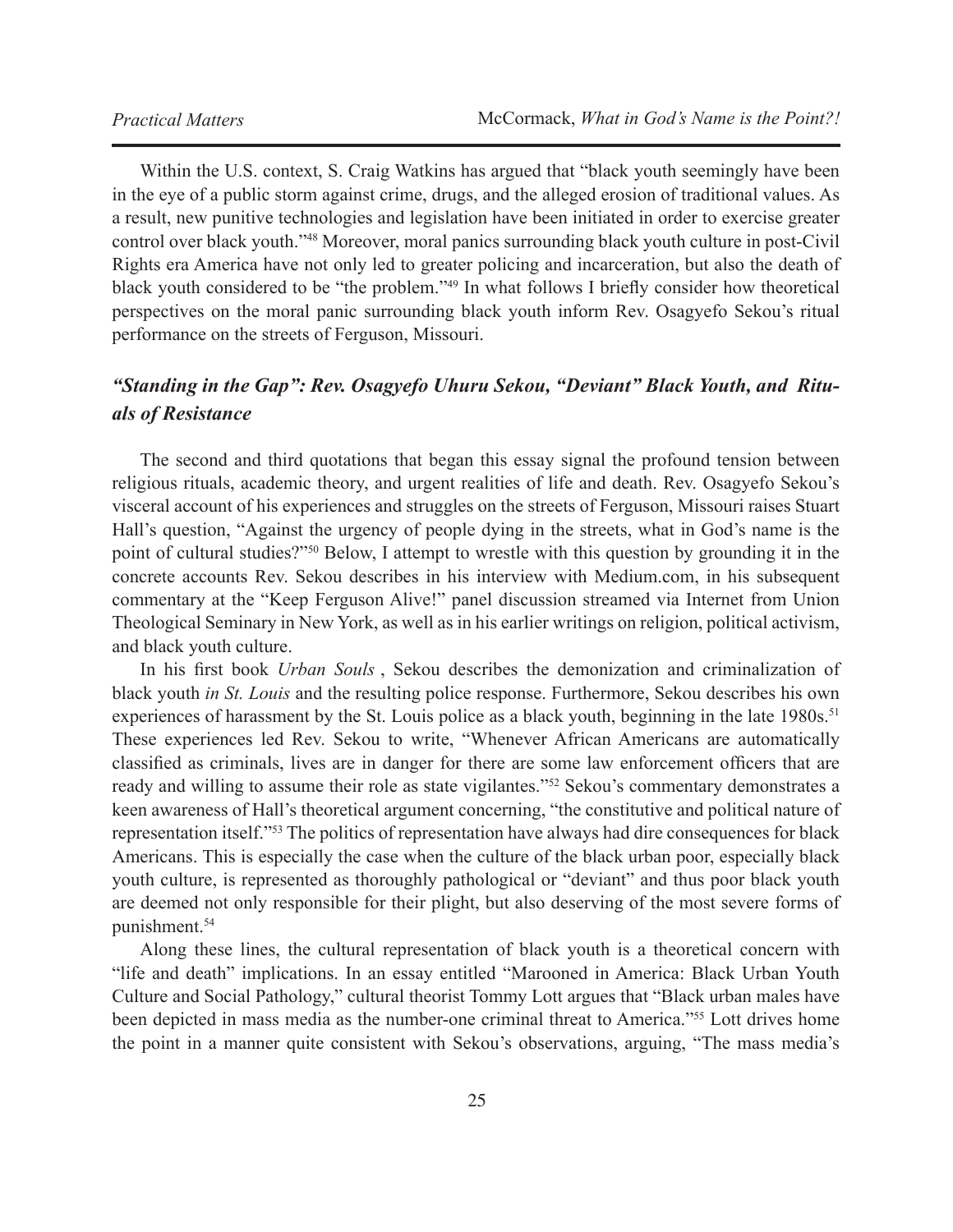labeling of black men as criminals serves in the consciousness of many whites as a justification of antiblack vigilantism."56As such, Sekou's early writings connect this concern for pathologized representations of black youth with specific cases in St. Louis that eerily foreshadow the Michael Brown case. More than a decade ago Sekou wrote, "St. Louis police officers acted in a vigilante capacity when they brutally beat Derrick Bell, a mentally retarded man; when they shot Garland Carter in the back; when they gunned down unarmed Ronald Beasley and Walter Murray."57

After exploring the lyrics of St. Louis-based hip-hop artists, which gave voice to these violent realities, Sekou maintained that such cultural productions by black youth "are no more problematic to the city's image than the political machine, which fuel [sic] the crisis."58 For Sekou, these poor black urban youth and their hip-hop cultural productions have long given voice to a form of "urban military seize [sic]" that existed decades before Ferguson. As a result, Sekou lamented:

What is sad yet prophetic is that the Hip-Hop utterances of 20 years ago are still appropriate in today's urban settings. It clearly denotes that very little amelioration in terms of community building has occurred. In fact, the behavior of some cities suggests that there is a denial to recognize juvenocrats as viable citizens in our urban spaces. Will we hear their pain and heed their call to 'check ourselves before we wreck ourselves?'59

Sekou builds upon this critique in his book *Gods, Gays, and Guns: Essays on Religion and the Future of Democracy*. In his essay "Spiritual not Religious," Rev. Sekou levels a relentless critique of "the lack of value attributed to poor black and brown youth voices in the academy, the inability of the black church to relate to youth, and above all the sheer lack of courage among African-American religious leaders…to sit at the feet of young folks and engage them in [a] sustained way."<sup>60</sup> For Sekou, this generational disconnect is largely the result of black elites "with petite bourgeois sensibilities concerning youth. In [a] word, the problem with black folks is young black folks- ala Bill Cosby."61 Sekou's perspective is consistent with Cathy Cohen's critique of the ways that moral panics surrounding black youth culture not only emerge within the dominant culture, but are also produced and/or reproduced by black elites who express disdain for "deviant" black youth.62 After describing hip-hop as an alternative space of meaning-making for black youth who are alienated from black churches, Sekou argues that a critical engagement with black youth and the forms of popular culture that they create and consume is indispensable if the black church is to offer any prophetic hope for the hip-hop generation. On Sekou's account, "if the black church is to remain relevant in the 21<sup>st</sup> century it must ponder its relationship to Hip Hop, youth activism, and young people."63

It is no surprise then that Rev. Sekou's sense of vocational identity as an "organic intellectual" in the prophetic black church tradition along with his commitment to keeping track of the humanity of despised black youth would lead him to the streets of Ferguson, Missouri in response to the fatal police shooting of unarmed teenager, Michael Brown. In an interview with Medium.com, Rev. Sekou describes his and other local clergy's decision to show up in support of protest activities lead by youth affiliated with organizations such as "Lost Voices, Hands Up United and Millennial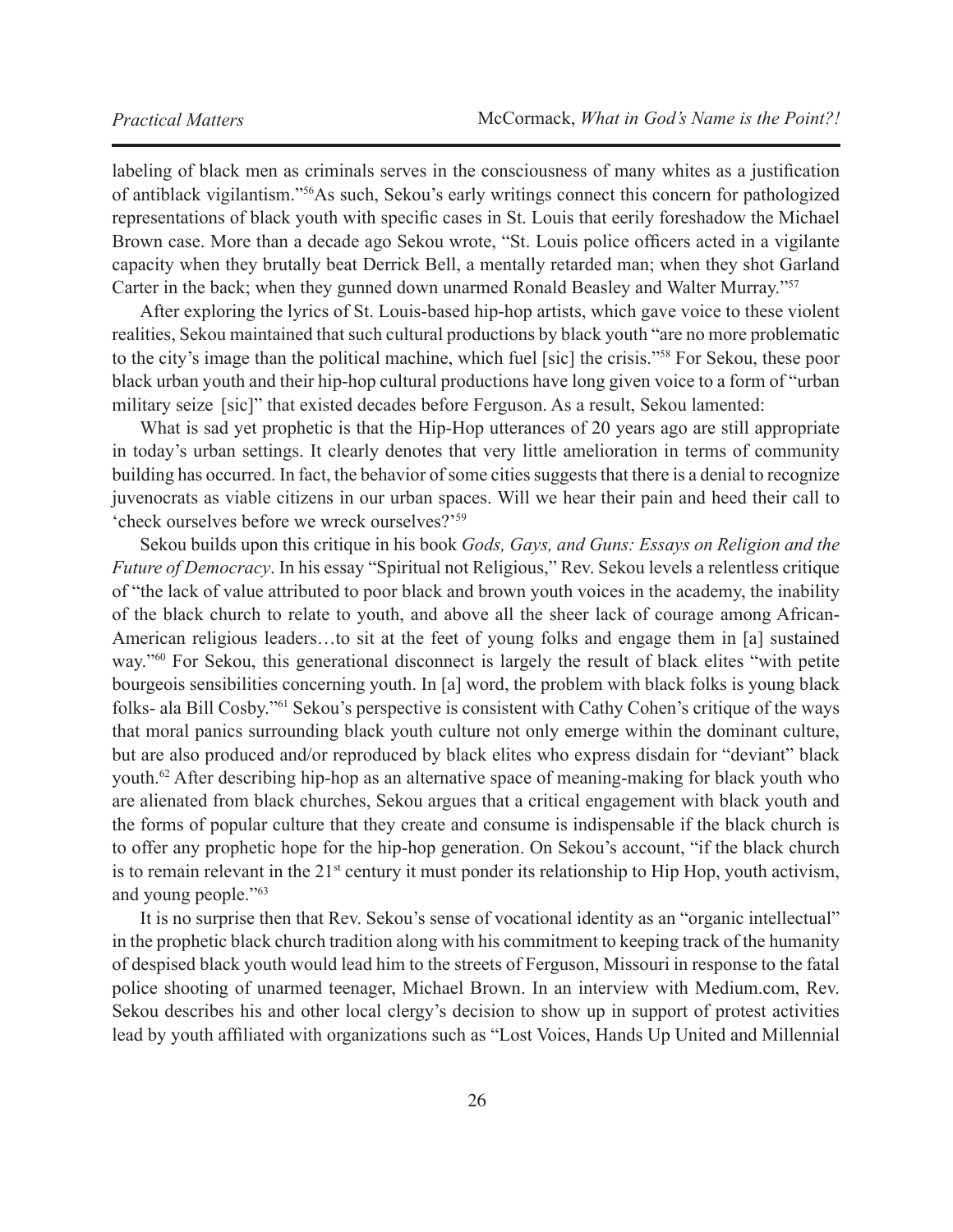Activists United."64 For Sekou, showing up for and with these young people in front of the Ferguson police station was *both* an act of political solidarity and religious witness. According to Sekou, "Clergy knelt and prayed in front of a garrison of police repenting for our silence and supporting the young folks who we followed to the space of resistance and place of injustice."65 Sekou goes on to describe the ways that the public performance of ritual created a space of religious resistance that invited the further participation of black youth. Sekou recalled, "After our spontaneous prayer meeting, young folks asked us to step aside as they stood in the middle of the street willing to risk arrest."66

In this context of heightened police presence, surveillance, and repression these acts of prayerful protest were met by a "line of police wielding long brown wooden batons and donning riot gear [who] marched lock step toward the young folks in the street."<sup>67</sup> In the midst of this politicallycharged and potentially dangerous situation, Rev. Sekou's description of his subsequent actions suggests the necessity of rethinking our understanding of religious ritual, even "ecstatic" worship, as an act of resistance. Sekou, and the other clergypersons' acts raise important questions about notions of sacred space. For instance, these ritualized acts of resistance demonstrate the ways that these religious activists attempted to reclaim sites of injustice and violence as sacred space.<sup>68</sup>

This account also further illuminates the significance of ritual actions in light of Harris' and Holmes' arguments for the ways that religious culture serves political purposes in public spaces, expanding the possibilities of ritual practices beyond formal institutional contexts. For instance, Sekou uses the language of ecstatic worship, or "spirit-possession" in the African Diasporic tradition, to describe his religious intervention on behalf of criminalized black youth. Here is Sekou:

*Something got a hold of me*. I darted out in between the youth activists and advancing police. I knelt and prayed. I was promptly surrounded by police, snatched up and placed in a blood stained police van but the youth would not back down. <sup>69</sup>

I argue that Sekou's intervention on behalf of black youth is theoretically informed by an understanding of the ways that moral panic shapes public responses—white and black— to young people constructed as morally deviant and socially dangerous. For Sekou, the strategic performance of public prayer and other forms of religious ritual is linked to a larger struggle of socio-political and cultural resistance against the dehumanization of black youth in dominant regimes of racial representation. Thus, these ritual actions not only serve political purposes but also aim to resignify the identities of despised black youth as sacred and worthy of humane treatment. This aim is accomplished, in part, by attempting to reveal the divine image as subversively mediated through the reviled bodies of poor black urban youth, who have been dismissed by both dominant white culture and middle-class African Americans committed to more traditional politics of respectability.70

During a panel discussion on Ferguson, Rev. Sekou continued to deploy religious culture for political purposes by offering a provocative counter-testimony to disrupt dominant narratives concerning the "deviance" of black youth. As Sekou recalls, after strategically positioning his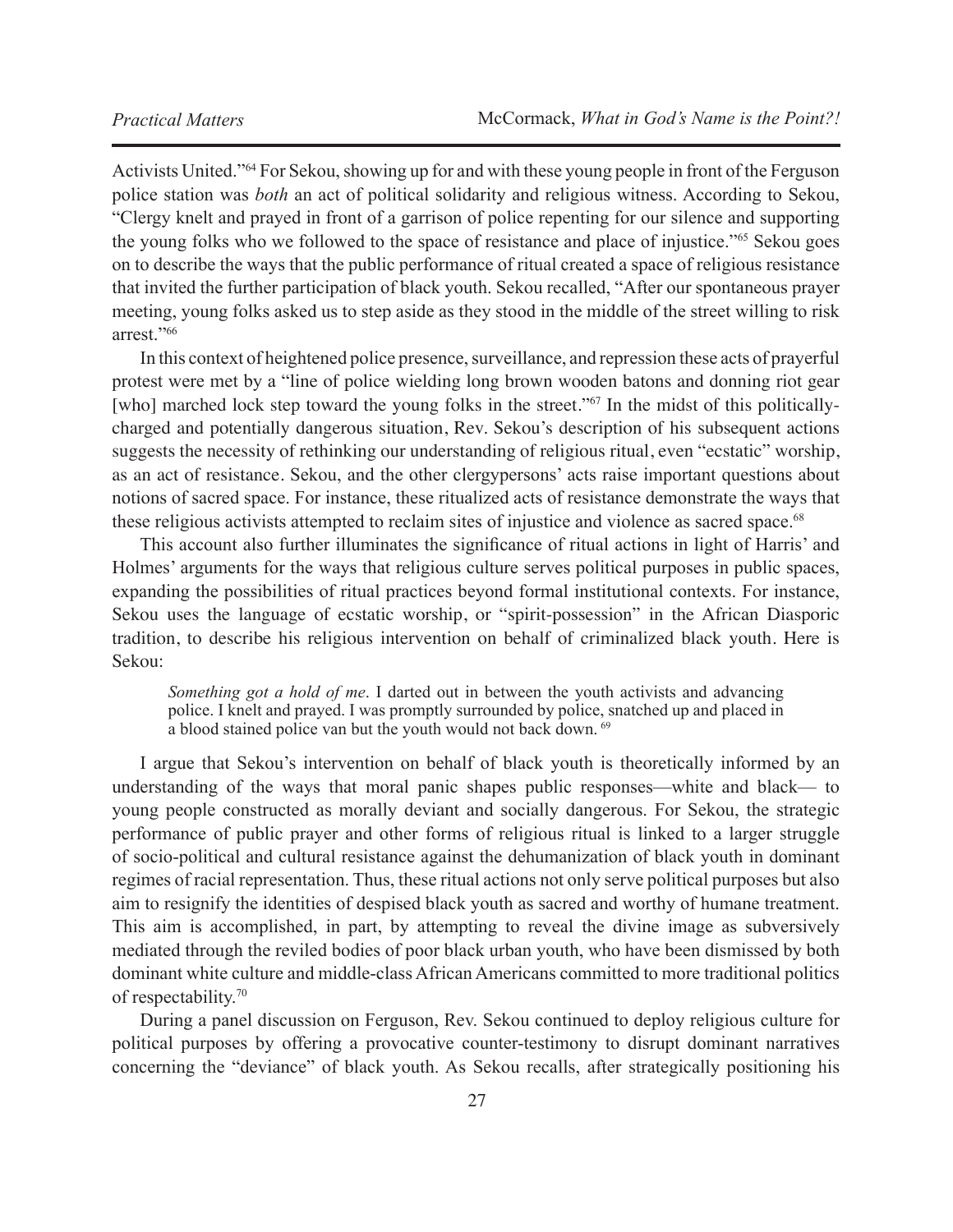praying body between black youth and the police, the youth surrounded the police van and demanded his release. Sekou then levels a sermonic critique of the devaluation of black youth, intoning"[these are] the children we mock, the ones we make fun of for sagging their pants and wearing tattoos and for listening to hip hop…these are the people who may be America's salvation."71 Sekou then presses a more provocative theological claim, "And so it is in their faces that God has broken into history...poor, black, working-class youth have been the very image of the divine in public space, and so we must celebrate them."72

In Sekou's sermonic "celebration" of youth that both whites and black elites have typically mocked, he argues for "a thorough doing away with and shattering of a respectability politic [sic] that will save black people." Rev. Sekou, the activist-preacher argues, "Let us be clear that Michael Brown had four parents—two mommas and two daddies—who loved him- on his way to see his grandparents. So part of an extended… family that was intergenerational, but yet he was still murdered…"73 In this regard, Sekou rejects a politics of respectability—that has advanced a representational politics that presents black people as moral, dignified, and worthy of assimilation into dominant culture—as an inadequate response to persistent racial injustice. As Tommy Lott has argued, "According to bootstrap uplift, the role of the black middle class in the elevation of the black urban poor is to transmit mainstream culture to them. This suggests, of course that America's capitalist social order need not be changed and that the problems of the black urban poor are a result of their own cultural maladaptaion."74 For Sekou, however, "nothing other than our resistance will save us inside of the American empire."<sup>75</sup> Such counter-testimonies work to disrupt dominant narratives of the social deviance of black youth which circulate throughout popular culture and public discourse, and inform public policy as well as police tactics. By celebrating those whom others have mocked, Sekou resists their dehumanization and works toward the re-presentation of these working-class and poor black youth as sacred, as deserving of equal protection and human treatment under the law.

Rev. Sekou's insistence upon the inadequacy of black respectability politics is simultaneously linked to what he and Cornel West have described as an "open hostility between many from a younger generation of activists and elites of the traditional civil rights, religious and civic organizations of the Black freedom struggle."76 In a jointly written article, Sekou and West critique the failure of civil rights and religious leaders to understand and adequately support the younger generation of activists in Ferguson, due to the perceived failure of the youths to represent the black respectability politics that governed civil rights activism. With reference to the two most visible activist ministers of the old civil rights guard, West and Sekou write, "…both Rev. Jesse Jackson and Rev. Al Sharpton were booed by young Ferguson activists who found their presence wanting, even self-serving."77

Moreover, Sekou insists that these ministers and other leaders often actively joined in the public condemnation of young black activists in Ferguson. For instance, he writes, "A significant portion of Rev. Al Sharpton's sermon during Mike Brown's funeral service was devoted to criticizing a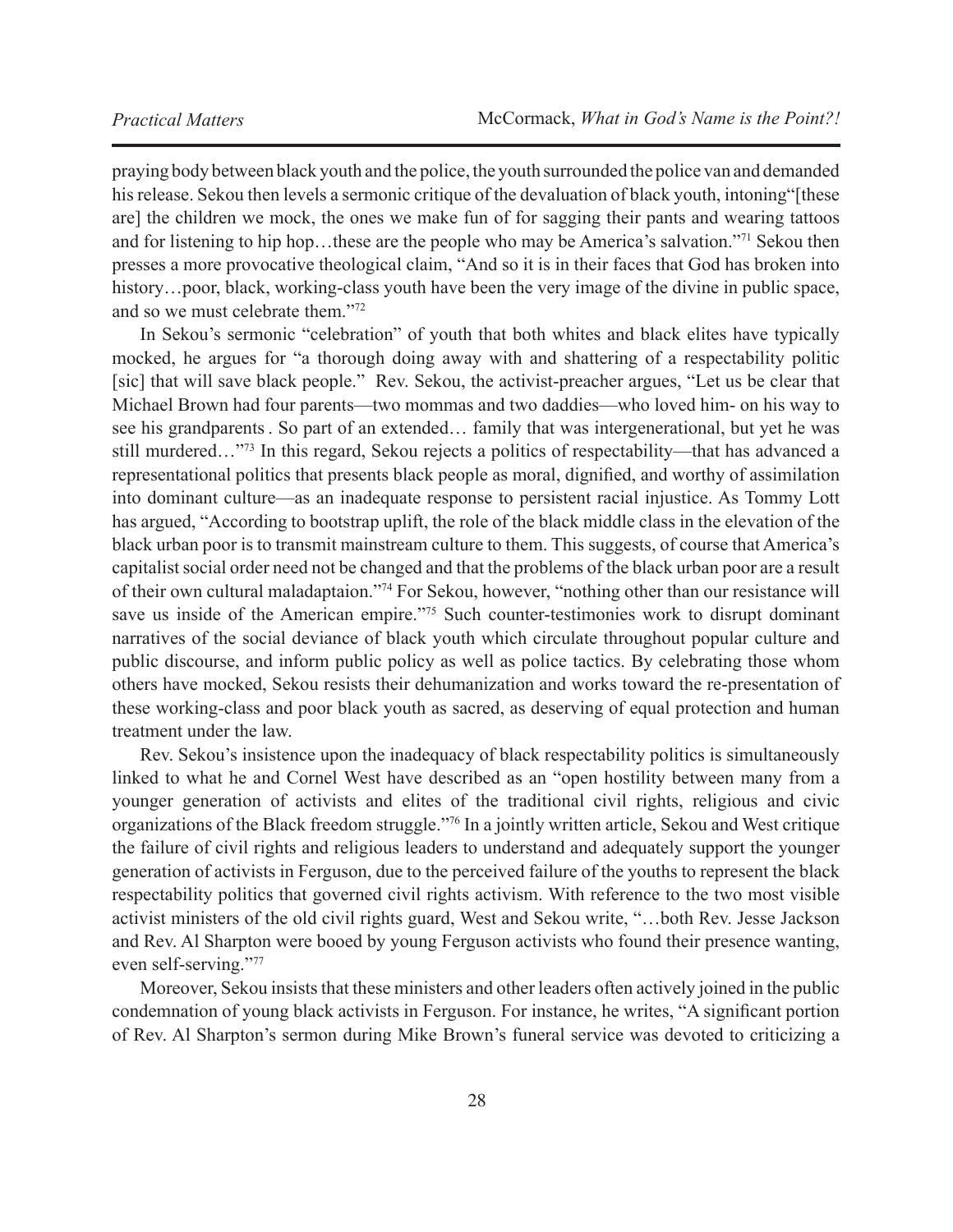generation of young blacks, painting them as gun-toting thugs who have 'ghetto pity parties.'"78 As such, Jackson and Sharpton, according to Sekou and West, represent an older generation of black religious leaders who, "Unlike King…have not responded adequately to young Black leadership rooted in the plight of poor blacks."79 Here West and Sekou are worth quoting at length:

By placing the emphasis on respectability politics instead of on the visceral pain and rage so eloquently articulated on the streets of Ferguson, traditional leadership attempted to shame the courageous yet maligned young folks who forced the nation to acknowledge their humanity in [the] face of inhumane treatment by law enforcement.<sup>80</sup>

Despite Sekou's argument for the revelation of the divine in the faces of despised black youth, however, the brutal realities of black suffering and death along with the increased militarization of police raises the specter of despair. To be sure, in the question and answer period of the "Keep Ferguson Alive!" panel, one panelist raised the persistent question of theodicy, especially as it has been raised among those who have become disillusioned by the relentlessness of violence and repression and the apparent absence of (divine) justice for black youth. The panelist described the increasing loss of faith, both religious and political, in the face of continued assaults on the humanity of black youth—both historically and in the more recent cases of Trayvon Martin and Michael Brown—and the apparent failure of the judicial system to secure justice. While not intended to address these situations, Barbara Holmes captured much of what was at stake in the panelist's question when she wrote:

When killers kill with the state as a silent partner, when 'the killed' see no end to the progressive annihilation of spirit and soul, both succumb to a spiritual disorder. This spiritual disorder is most often characterized by flight- flight from prayer, from intimate relationships, from silence and the potential to hear a divine blessing or rebuke.<sup>81</sup>

In response, Cornel West insists that there is "no theoretical resolution" to such a question, only "hints and guesses."82 For West, however, while there is no theoretical resolution, the response of religious activists and organic intellectuals must be one of resilient and resolved religio-political praxis. In other words, "protect the children, organize the poor…keep resistance and resilience going in the face of the theoretical irresolvability of the problem of theodicy."83 West concludes his response by insisting, "Grandmama ain't have no theoretical solution…but she stood tall in the midst of that doubt."84 Therefore, the only legitimate response for West is "bury the dead, protect the children, organize the poor…be true enough to yourself to think critically as you act."85 In this last comment, West affirms the indispensability of "theory" as a mode of critical reflection upon and in the midst of action, while simultaneously acknowledging Hall's insistence on "its ephemerality, its insubstantiality, how little it registers, how little we've been able to change anything or get anybody to do anything."86

Rev. Sekou, agreeing with West that the question of theodicy (or more specifically the theological problem of *black* suffering and death) is theoretically irresolvable, goes further, saying, "in light of the material conditions in which black youth are too-often forced to live and die, 'God doesn't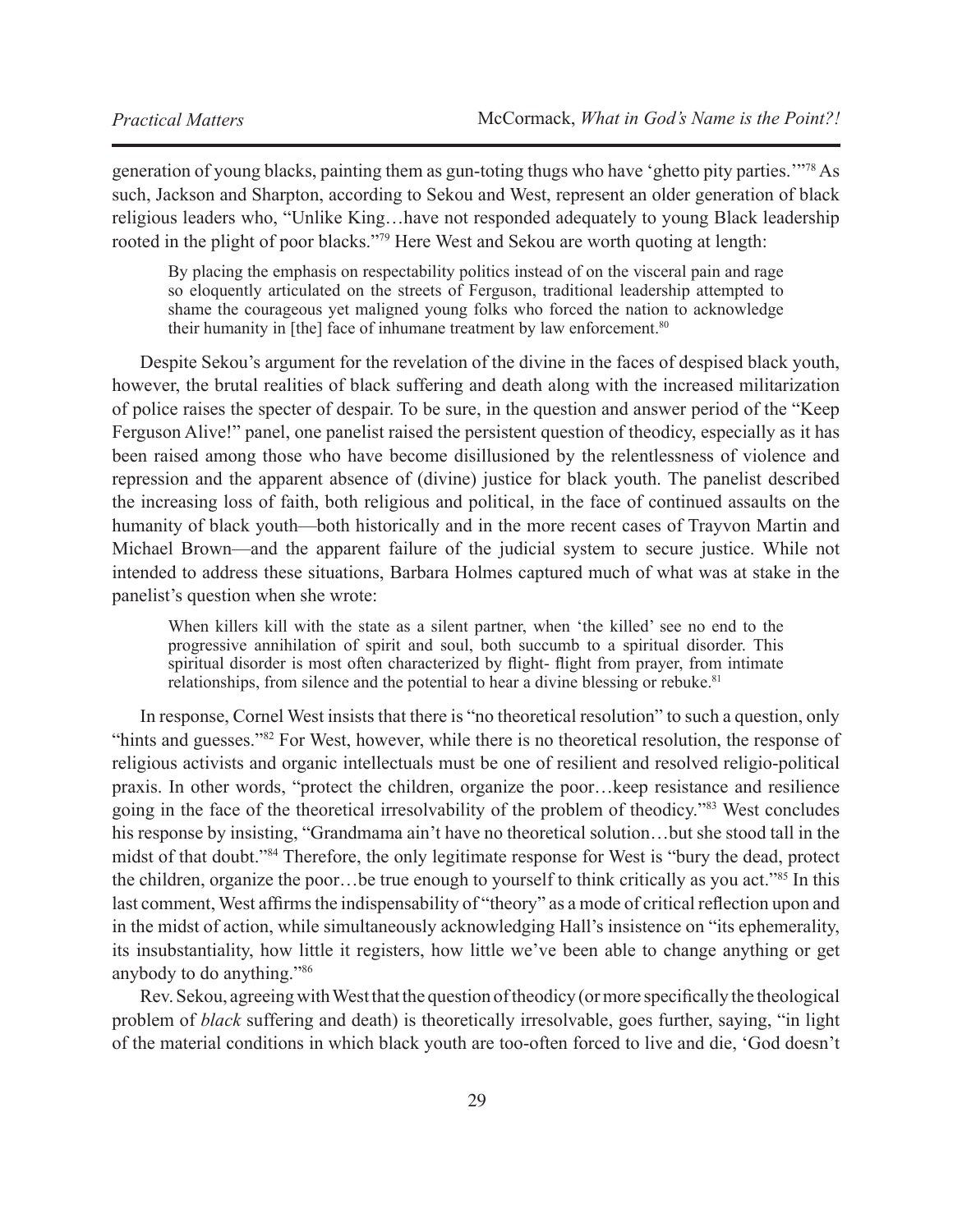make sense.'"87 Sekou, however, poses the more humanistic question, "What kind of human being are you going to be in the face of evil?"<sup>88</sup> For Sekou, this question is answered in part by a deep commitment to religio-political activism informed by deep thinking. Yet, Sekou insists that there is more at stake. For Sekou, it seems that this need for "more" is rooted in a wrestling with Barbara Holmes' concern that these state-sponsored killings might lead not only to physical death, but also to "spiritual disorder."89 As such, Sekou subsequently asks two related questions. First, "what does social justice look like as a spiritual discipline?" Second, he asks, "[when conceiving of social justice as a spiritual discipline] how do we have joy?"<sup>90</sup> For Sekou, this notion of maintaining "joy" as a mode of resistance to evil is absolutely crucial *even* in the midst of the absurdities of life, the anguish of theodicy, and the continued denial of justice. Invoking his grandmother's authority as folk religious and cultural theorist, he insists that black folks must be fortified with the sort of existential resolve bequeathed to him by a worshipping community that insisted (and in so doing, *resisted*), "This joy I have, the world didn't give it to me and the world can't take it away."91

Refusing to be trapped by rigid dichotomies between worship and activism, however, Sekou argues that there is deep joy to be derived from standing in solidarity with despised black youth, praying and protesting in spaces of resistance and places of injustice. Solidifying an understanding of his ritual action as both an act of worship and an act of political resistance, Sekou uses language reminiscent of the charismatic liturgical tradition of his Church of God in Christ (COGIC) roots, saying, "When I'm in the streets with babies who won't bow down [to oppression], something happens to me...*a quickening*, if I might deploy a Pentecostal narrative..."<sup>92</sup> According to Rev. Sekou, the joy of resistance, as a form ritual action (what Barbara Holmes has described in terms of the "joy unspeakable" of black worship), is indispensable for activists encountering the persistent evil perpetuated against black youth. Bereft of such joy, Sekou testifies, activists risk embodying the very evil they seek to resist. Armed with such joy, however, Sekou insists that religious activists are empowered to engage in rituals of resistance as a form of "radical revival," deployed to undergird the leadership of youth, who are "willing to risk life and limb for the project of freedom."93

#### *Conclusion*

Throughout this essay, I have examined and attempted to intervene in longstanding debates among black intellectuals on the relationship between black religious worship and political activism. I have demonstrated that accounts of black worship that position these religious practices as antithetical to political activism are reductionistic and fail to acknowledge the complex ways that religious worship has been linked to modes of socio-political resistance. While recent scholarship has challenged these reductionistic accounts, few have moved beyond the Civil Rights era to examine links between worship and the religious activism of the hip-hop generations. Thus, I have argued that Rev. Sekou's ritual actions in Ferguson and his subsequent theological reflections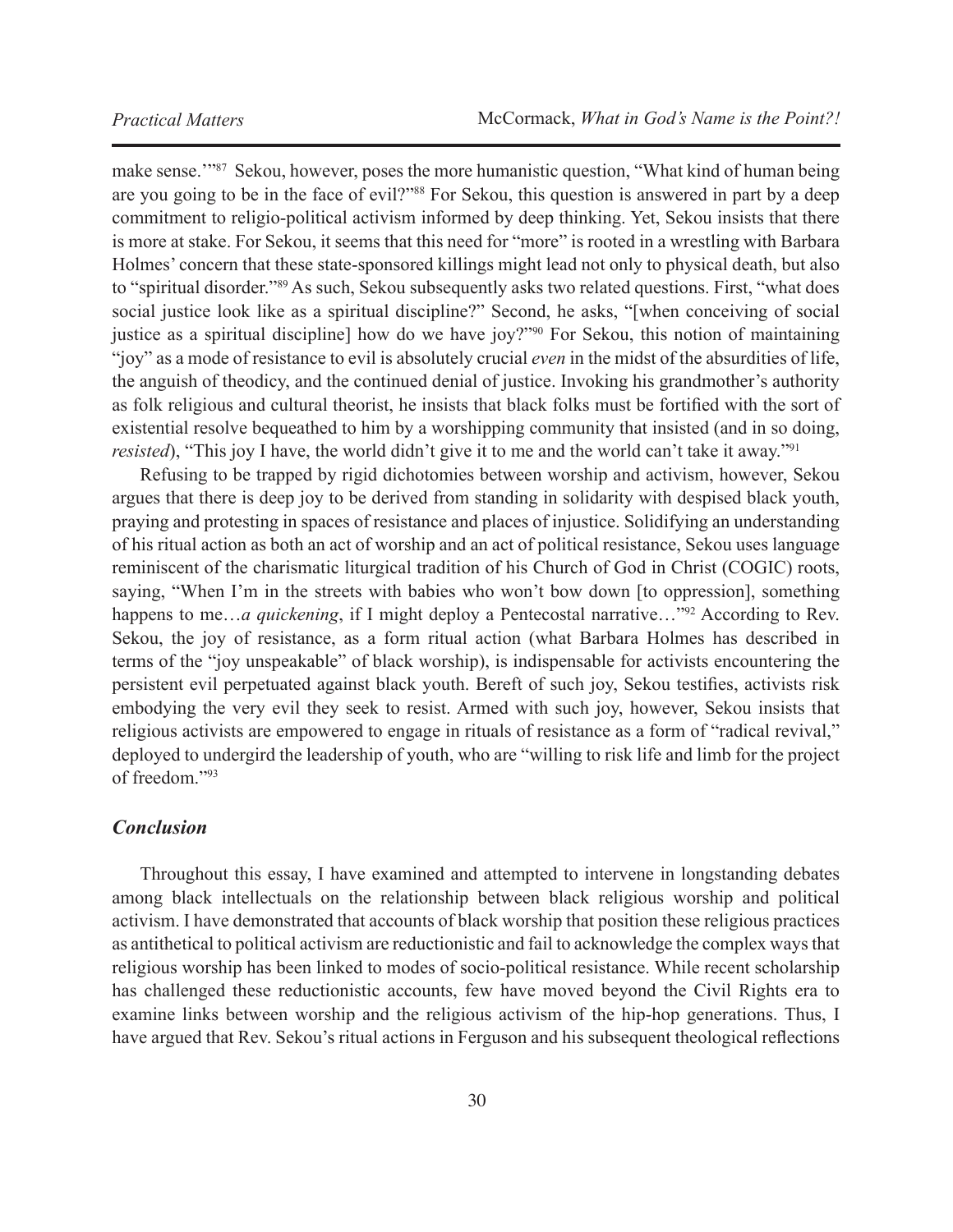upon those actions demonstrate the use of black religious culture (in this case, black worshipping practices) as a strategy for re-humanizing despised black youth who have come of age in the post-Civil Rights era, the era of hip hop.

As such, I argued that Rev. Sekou participates in a long tradition of using religious culture as a means of "resacralizing black bodies." He expands that tradition beyond Barbara Holmes' critique of the Black Church's "time warp" to include the concerns of contemporary black youth who are socially constructed and culturally represented as morally deviant, criminal, beyond redemption and even *deserving* of death. Resisting such socio-cultural representations, Rev. Sekou joins other activist clergy in particular modes and expressions of embodied black religious worship, performed in public spaces, and in solidarity with black youth. Through these acts of worship, Rev. Sekou and other religious activists aim to re-present black youth as invested with human dignity and their bodies as revelations of divine presence. I also argued that against Hall's "urgency of [black youth] dying in the streets," Rev. Sekou demonstrates the significance of "theory" for informing religious ritual and/as political resistance. At the same time, however, Sekou's insistence upon the embodied performance of ritual action as joyful praxis of political resistance in the midst of death-dealing encounters with the absurd, points to Hall's simultaneous recognition of "the necessary modesty of theory."94

#### *Notes*

**1** Barbara Holmes, "Worship in the African American Traditions" in *African American Religious Cultures: Volume 2: S-X, Essays* ed. Anthony B. Pinn (Santa Barbara: ABC-CLIO, 2009), 611.

**2** "The Gospel is Not a Neutral Term: An Interview with Rev. Sekou," https://medium.com/theology-of-ferguson/thegospel-is-not-a-neutral-term-an-interview-with-rev-sekou-ae7990e66fe2. Accessed October 30, 2014.

**3** Stuart Hall, "Cultural Studies and its Theoretical Legacies" in *Cultural Studies* eds. Lawrence Grossberg, Cary Nelson and Paula Treichler, (New York: Routledge, 1991), 285.

**4** This line of thought is informed by and expands upon the theoretical perspectives developed in R. Marie Griffith's and Barbara Dianne Savage's, *Women and Religion in the African Diaspora: Knowledge, Power, and Performance* (Baltimore: The John Hopkins University Press, 2006), xix.

**5** See Cathy J. Cohen, *Democracy Remixed: Black Youth and the Future of American Democracy* (Oxford: Oxford University Press, 2010).

**6** Hall, "Cultural Studies and its Theoretical Legacies," 285.

**7** This response is in reference to the fatal police shooting of an unarmed black teenager- Michael Brown, in Ferguson, Missouri on August 9, 2014. Of course Rev. Sekou is but one of numerous activist clergy who have been engaged in the protests against unjust policing in Ferguson. By focusing solely upon Rev. Sekou, I am not suggesting that that he is acting alone, or is the most important figure in this movement. Rather, he is representative of a larger movement. At the same time, however, Rev. Sekou has long been active on behalf of black youth and has written extensively about the failure of the Black Church to adequately address issues concerning black youth of the hip-hop generations. As such, I turn to Rev. Sekou's work as an important site of inquiry.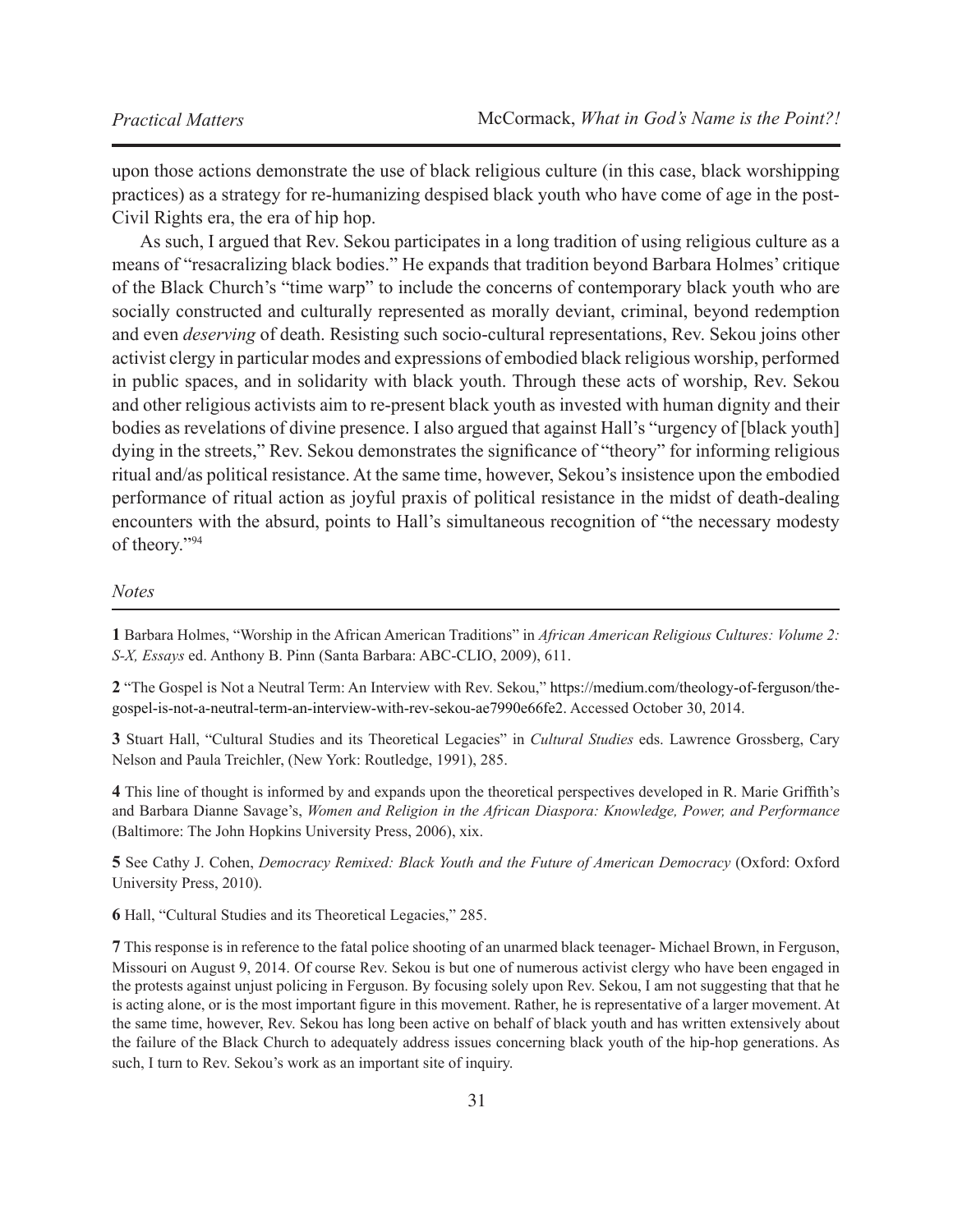**8** Hall, "Cultural Studies and its Theoretical Legacies," 285.

**9** Eddie Glaude and Cornel West, *African American Religious Thought*, (Louisville: Westminster John Knox Press, 2003), xiii

**10** See Victor Anderson's essay "Theorizing African American Religion" in *African American Studies* edited by Jeanette Davidson (Edinburgh: Edinburgh University Press, 2012). In this essay, Anderson descries two hostile trajectories within African American Religious Studies, one conceived as "theological" and the other as "critical." Anderson argues for an approach to theorizing African American religion that moves beyond these hostilities.

**11** Victor Anderson, "Theorizing African American Religion" in *African American Studies* edited by Jeanette R. Davidson (Edinburgh: Edinburgh University Press, 2012) 274-275.

**12** See Orlando Patterson, *Rituals of Blood: Consequence of Slavery in Two American Centuries* (Washington D.C.: Civitas, 1998).

**13** "The Gospel is Not a Neutral Term: An Interview with Rev. Sekou," https://medium.com/theology-of-ferguson/ the-gospel-is-not-a-neutral-term-an-interview-with-rev-sekou-ae7990e66fe2. Accessed October 30, 2014.

**14** Rev. Osagyefo Uhuru Sekou, *Gods, Gays, and Guns: Essays on Religion and the Future of Democracy* (Cambridge: Campbell & Cannon Press, 2011), 36.

**15** See W.E.B. DuBois, *Souls of Black Folk* (New York: Dover Publishing, 1994), especially, "Of the Faith of the Fathers," 115-126.

**16** Barbara Savage, *Your Spirits Walk Beside Us: The Politics of Black Religion* (Cambridge: The Belknap Press of Harvard University Press, 2008), 14.

**17** Marla Frederick, *Between Sundays: Black Women and Everyday Struggles of Faith* (University of California Press, 2003), xiv.

**18** Clarence Taylor, *Black Religious Intellectuals*: *The Fight for Equality from Jim Crow to the 21st Century* (New York: Routledge Press, 2002), 5.

**19** Jonathan Walton, "Black Theology and Birmingham: Revisiting a Conversation on Culture" in Black Theology: An International Journal, Nov2009 Vol. 7 Issue 3, p259-281.

**20**  Frederick C. Harris, *Something Within: Religion in African-American Political Activism* (New York: Oxford University Press, 1999), 6. It is worth noting that Harris views most black theologians as proponents of the "inspiration theory" of religion over against black social-scientists who advocated an "opiate theory." For Harris, "opiate theories" of black religion insist that black religion is compensatory and substitutes for socio-political action. By contrast, "inspiration theories" argue that black religion has been a primary impetus for engagement in socio-political action as a theological imperative.

**21** Griffith and Savage*, Women and Religion in the African Diaspora*, xv.

**22** Savage, *Your Spirit Walks Beside Us*, 14.

**23** Griffith and Savage, *Women and Religion in the African Diaspora*, xvi.

**24** Ibid, xvii. Savage and Griffith argue that this approach to the study of religion is linked to the theoretical and methodological approaches of cultural studies, post-colonial studies and subaltern studies.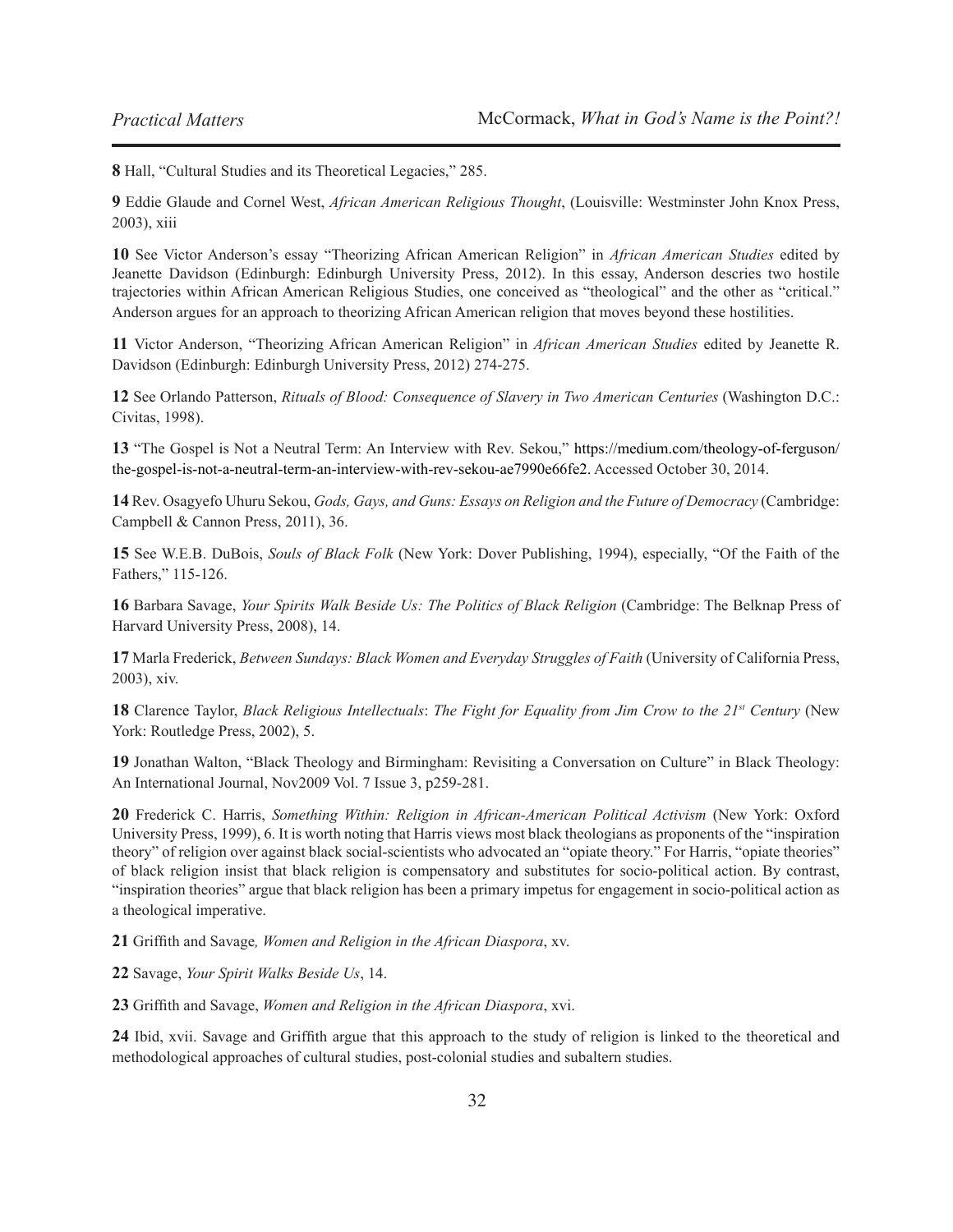**25** Anderson, "Theorizing African American Religion," 272.

26 Holmes' work should not be understood as an elitist attempt to deny the performativity of black religious expression, but rather an attempt to disrupt an understanding of black worship that bifurcates the discursive and non-discursive expressions of black religion.

27 Holmes, "Worship in the African American Traditions," 611.

**28** Barbara Holmes, *Joy Unspeakable: Contemplative Practices of the Black Church* (Minneapolis: Fortress Press, 2004), 149.

**29** Harris, *Something Within*, 3-5.

**30** Frederick C. Harris, *Something Within: Religion in African-American Political Activism*, 134.

**31** Ibid, 134.

**32** Ibid, 136.

**33** Ibid, 134.

**34** Holmes, *Joy Unspeakable*, viii

**35** Sekou, *Gods, Gays, and Guns*, 36

**36** For an interesting discussion of the political implications of black religious music, see the works of Jon Michael Spencer. Especially his *Protest & Praise: Sacred Music of Black Religion* (Minneapolis: Fortress Press, 1990). For an extension of this discussion into hip-hop culture, see also, "The Emergency of Black and the Emergence of Rap," a special issue devoted to the religious implications of rap music (1991) in the now defunct journal, edited by Spencer, *Black Sacred Music: A Journal of Theolomusicology (Duke University Press).* 

**37** Holmes, *Joy Unspeakable*, v.

**38** See Michael Brandon McCormack, "Black Churches, Moral Panic, and the Empowerment of Black Youth in the Era of Hip-Hop," in *Churches, Blackness and Contested Multiculturalism: Europe, Africa, and North America,* 251- 264.

**39** Griffith and Savage, *Women and Religion in the African Diaspora*, xi

**40** In recent years, a number of scholars have turned to Cultural Studies as a methodological partner for African American religious and theological studies. For a discussion of the uses of Cultural Studies in African American religious studies, see Dwight N. Hopkins' "Introduction" in *Changing Conversations: Cultural Analysis and Religious Reflection* eds. Dwight Hopkins and Sheila Greeve Davaney (New York: Routledge Press, 1996). See also, Jonathan Walton's essay, "Black Theology and Birmingham: Revisiting a Conversation on Culture" in Black Theology: An International Journal, Nov2009 Vol. 7 Issue 3, p259-281.

**41** Stuart Hall, "Cultural Studies and its Theoretical Legacies," 284.

**42** On this last point, however, Henry Louis Gates acknowledges the potential "paralysis of analysis" resulting from certain trajectories within Cultural Studies. Gates refers to the tendency among some theorists to revel in the ambiguities of culture, calling into question any impulse toward normativity, as "*the* dilemma of post-modern activism." This emphasis upon self-reflexivity, indeterminacy and perpetual deferral of meaning often undercuts any form of moral or even political claims or action. For a more in depth discussion, see, Henry Louis Gates, Jr., *Tradition and the Black Atlantic: Critical Theory in the African Diaspora* (New York: Basic Civitas, 2010). See especially his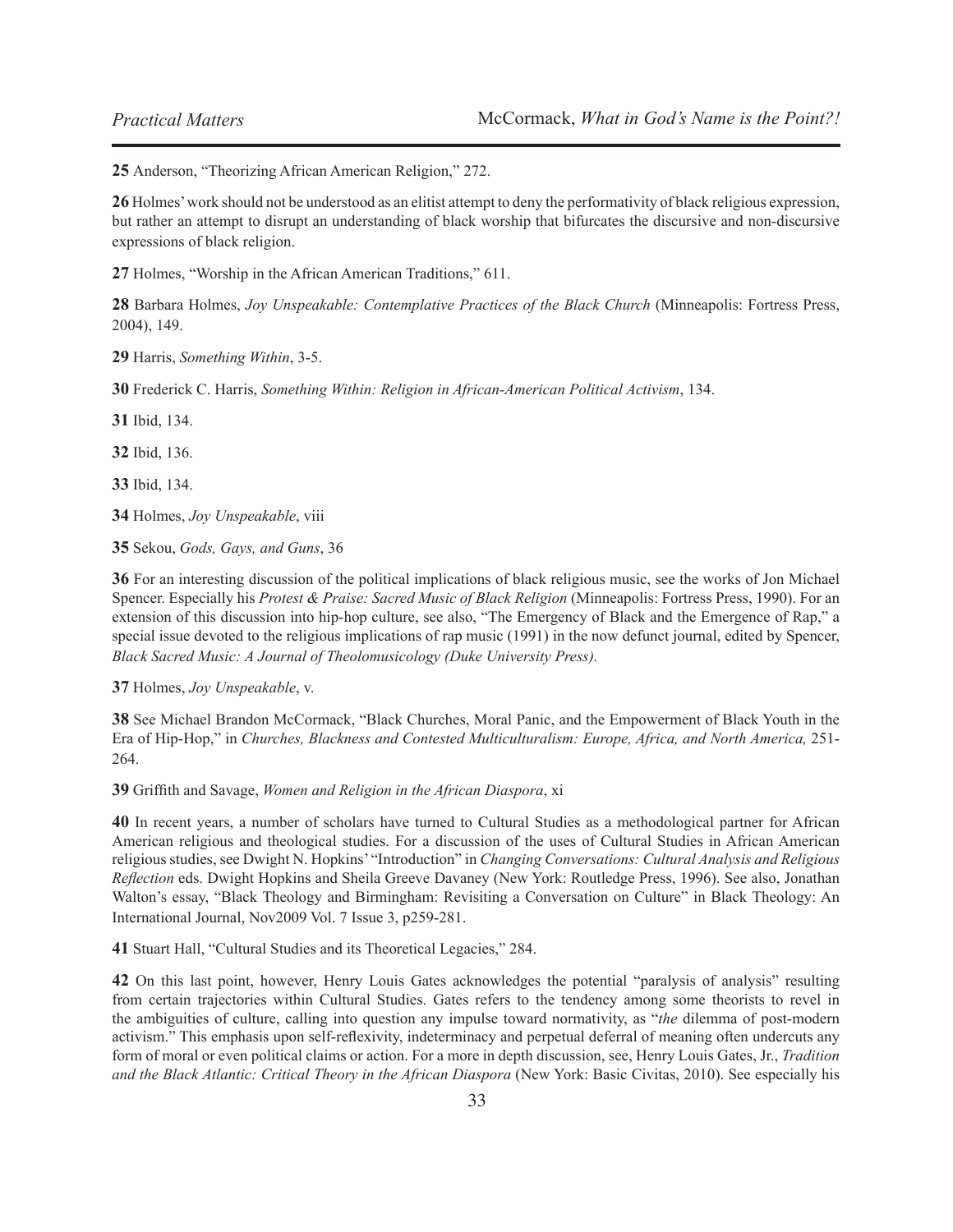chapter, "Fade to Black: From Cultural Studies to Cultural Politics." In this chapter, Gates reminds us of Stuart Hall's insistence upon the urgency of admittedly "arbitrary forms of closure" (which remain open to future revision) for the sake of staking out strategic positions and mobilizing for political action. For Hall, this move from Cultural Studies, as a purely theoretical endeavor, to cultural politics as a form of social intervention is all the more dire "against the urgency of people dying in the streets."

**43** Stuart Hall, "What is this Black in Black Popular Culture?" in *Representing Blackness: Issues in Film and Video* ed. Valerie Smith (New Brunswick: Rutgers University Press, 1997). 127-130.

**44** Pepi Leistyna, Ed. *Cultural Studies: From Theory to Action* (Malden: Blackwell Publishing, 2005) 9.

**45** Kenneth Thompson, *Moral Panics: Key Terms* (New York: Routledge, 1998), 42.

**46** Ibid, 42.

**47** Robert Beckford, *Jesus Dub: Theology, Music and Social Change* (New York: Routledge, 2006) 46-47.

**48** S. Craig Watkins, *Representing: hip hop culture and the production of black cinema* (Chicago: University of Chicago Press, 1998), 1.

**49** For further discussion on the relationships between black youth culture and moral panic, see Michael P. Jeffries' *Thug Life: Race, Gender, and the Meaning of Hip-Hop* (Chicago: University of Chicago Press, 2011), especially his chapter, "Parental Advisory: Explicit Lyrics". For a discussion on the relationships between black youth, moral panic, and religion, see Monica Miller's *Religion and Hip Hop* (Routledge Research in Religion, Media and Culture) (New York: Routledge, 2013), especially her chapter "Scapegoats, Boundaries, and Blame: The Civic Face of Hip-Hop Culture," 24-44.

**50** Hall, "Cultural Studies and its Theoretical Legacies," 285.

**51** Rev. Osagyefo Uhuru Sekou, *Urban Souls* (Saint Louis: Urban Press, 2001).

**52** Sekou, *Urban Souls*, 86.

**53** Hall, "Cultural Studies and its Theoretical Legacies," 285.

**54**  Tommy Lott, *The Invention of Race: Black Culture and the Politics of Representation* (Malden: Blackwell Publishers Inc., 1999), 112.

**55** Ibid, 120.

**56** Ibid, 120.

**57** Rev. Osagyefo Uhuru Sekou, *Urban Souls* (Saint Louis: Urban Press, 2001), 86.

**58** Ibid, 86.

**59** Ibid, 85-87.

**60** Sekou, *Gods, Gays and Guns*, 50.

**61** Ibid, 50.

**62** See especially Cohen's chapter, "Gangsta Rap Made Me Do it: Bill Cosby, Don Imus and Black Moral Panics," in *Democracy Remixed: Black Youth and the Future of American Democracy.*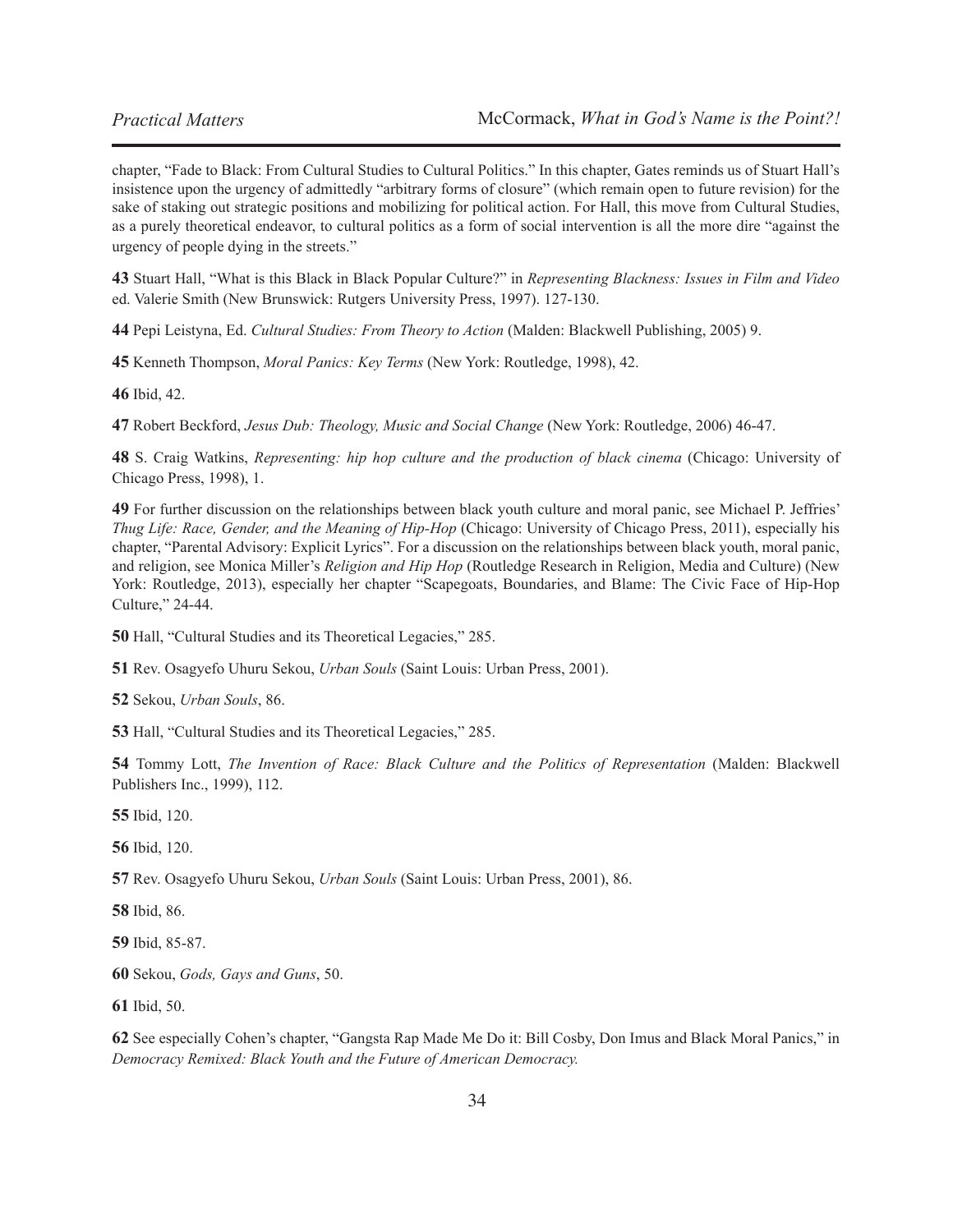**63** Ibid, 51.

**64** "The Gospel is Not a Neutral Term: An Interview with Rev. Sekou," https://medium.com/theology-of-ferguson/ the-gospel-is-not-a-neutral-term-an-interview-with-rev-sekou-ae7990e66fe2. Accessed October 30, 2014.

**65** Ibid.

**66** Ibid.

**67** Ibid.

**68** In her work on black religious nationalism, Tracey Hucks has argued, for "a theology of the streets" that recognizes the ways that city streets have long served as "a site of resistance, subversion, and social critique" for African Americans. Moreover, for Hucks, "the streets could bear the public grief of a community as well as create a 'spiritual atmosphere' with the ability 'to stir in participants and spectators as well.'" See Tracey E. Hucks*, Yoruba Traditions and African American Religious Nationalism (Albuquerque: University of New Mexico Press, 2012), 112.* 

**69** "Keep Ferguson Alive!" http://new.livestream.com/unionseminary/keepingfergusonalive. Accessed October 30, 2014.

**70** For a discussion of a "politics of respectability," see Eveylyn Brooks Higgenbotham's *Righteous Discontent: The Women's Movement in the Black Baptist Church, 1880-1920* (Cambridge: Harvard University Press, 1994). See especially her chapter, "The Politics of Respectability," 185-230.

**71** Ibid.

**72** Ibid.

**73** Ibid.

**74** Lott, *The Invention of Race*, 126

**75** "Keep Ferguson Alive!" http://new.livestream.com/unionseminary/keepingfergusonalive. Accessed October 30, 2014.

**76** West, Cornel and Rev. Osagyefo Uhuru Sekou, "And the Young Ones Shall Lead Them: The Ferguson Rebellion and the Crisis in Black Leadership" in Ebony Magazine, October 2, 2014 http://www.ebony.com/news-views/andthe-young-ones-shall-lead-them-the-ferguson-rebellion-and-the-crisis-in-blac#axzz3R5RY4mvC. Accessed October 30, 2014.

**77** Ibid.

**78** Ibid.

**79** Ibid.

**80** Ibid. Notwithstanding the severe distrust of clergy by many young black activists in Ferguson, resulting from their perceived complicity with repressive law enforcement, West and Sekou name a cadre of progressive religious activists, across generational lines, who have stood and knelt with black youth in an attempt to bear witness to their human dignity and divine possibilities. West and Sekou's list of ministers include: Rev. Renita Lamkins, Rev. Tommie Pearson, Rev. Nelson Pierce Jr., Rev. Alvin Herring, Rev. Michael McBride, Rev. Dr. Ruby Sales, Rev. Traci Blackman, as well as Anthony Shahid of the Nation of Islam. West and Sekou also name are number of hip-hop artists and activists, community organizers and everyday people who also stood in solidarity with young black protesters in Ferguson.